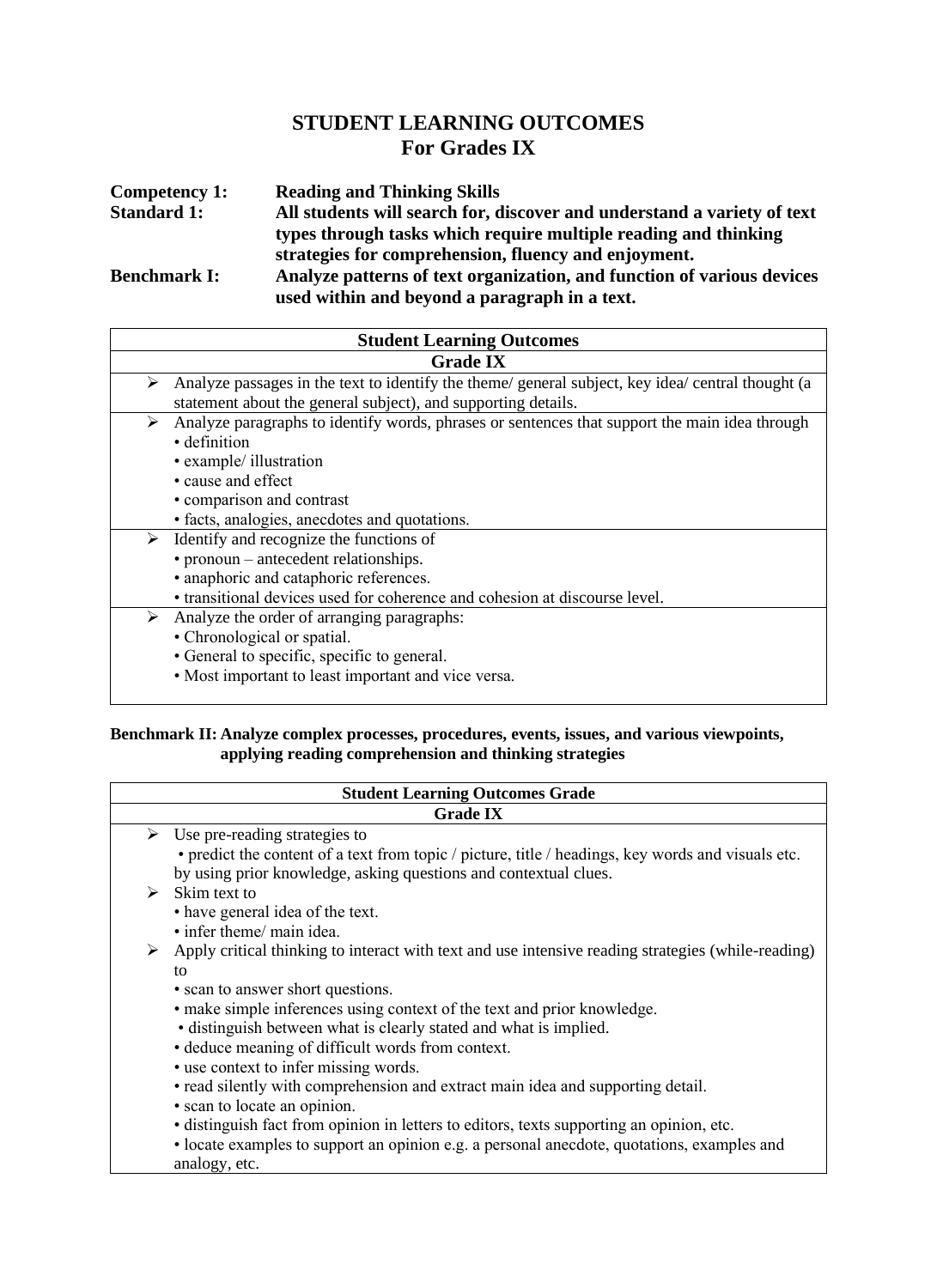| • recognize arguments and counter arguments.                                                                  |
|---------------------------------------------------------------------------------------------------------------|
| • explore viewpoints/ ideas and issues.                                                                       |
| · follow instructions in maps or user instruction manuals and forms related to extended social                |
| and academic environment.                                                                                     |
| • comprehend/interpret text by applying critical thinking.                                                    |
| • generate questions to understand text.                                                                      |
| $\triangleright$ Use summary skills to                                                                        |
| • extract salient points and develop a mind map to summarize a text.                                          |
| • follow a process or procedure to summarize the information to transfer the written text to a                |
| diagram flow chart or cloze paragraph.                                                                        |
| $\triangleright$ Use critical thinking to respond orally and in writing to the text (post-reading) to         |
| • give a personal opinion and justify stance related to viewpoints/ ideas and issues in the text              |
|                                                                                                               |
| read.                                                                                                         |
| • relate what is read to his or her own feelings and experiences.                                             |
| • explore causes and consequences of a problem or an issue and propose various solutions.                     |
| · evaluate material read.                                                                                     |
| $\triangleright$ Apply strategies to comprehend questions by marking key words, verbs and tenses in a variety |
| of question types:                                                                                            |
| • Literal/ textual/ factual                                                                                   |
| • Interpretive                                                                                                |
| · Inferential                                                                                                 |
| • Evaluative                                                                                                  |
| • Personal response                                                                                           |
| • Open ended                                                                                                  |
| Respond orally and in writing.                                                                                |

## **Benchmark III: Analyze information from a visual cue or a graphic organizer to show complex processes, procedures, comparisons, contrasts, and cause and effect relationships**

| <b>Student Learning Outcomes Grade</b> |                                                                                                                                                                        |
|----------------------------------------|------------------------------------------------------------------------------------------------------------------------------------------------------------------------|
| <b>Grade IX</b>                        |                                                                                                                                                                        |
| ➤                                      | Interpret the situation in a visual cue and with the help of mind map giving vocabulary,<br>structure and sensory details to write a short description.                |
| ➤                                      | Analyze information in bar graphs, line graphs, and diagrams describing complex processes<br>and procedures, comparisons and contrast to write a short written report. |
| ➤                                      | Organize information using various organizational patterns: sequence, comparison, contrast,<br>classification, cause and effect.                                       |
| ⋗                                      | Recognize and use appropriate transitional words within and beyond paragraphs for better<br>coherence and cohesion.                                                    |

➢ Recognize and use appropriate conventions (format, style, expression)

## **Benchmark IV: Gather, analyze, evaluate and synthesize information to use for a variety of purposes including a research project using various aids and study skills**

| <b>Student Learning Outcomes Grade</b>                                                                                                                                                |  |  |
|---------------------------------------------------------------------------------------------------------------------------------------------------------------------------------------|--|--|
| <b>Grade IX</b>                                                                                                                                                                       |  |  |
| $\triangleright$ Use dictionaries to<br>· locate guide words.<br>• locate entry word.<br>• choose appropriate word definition.<br>• identify pronunciation through pronunciation key. |  |  |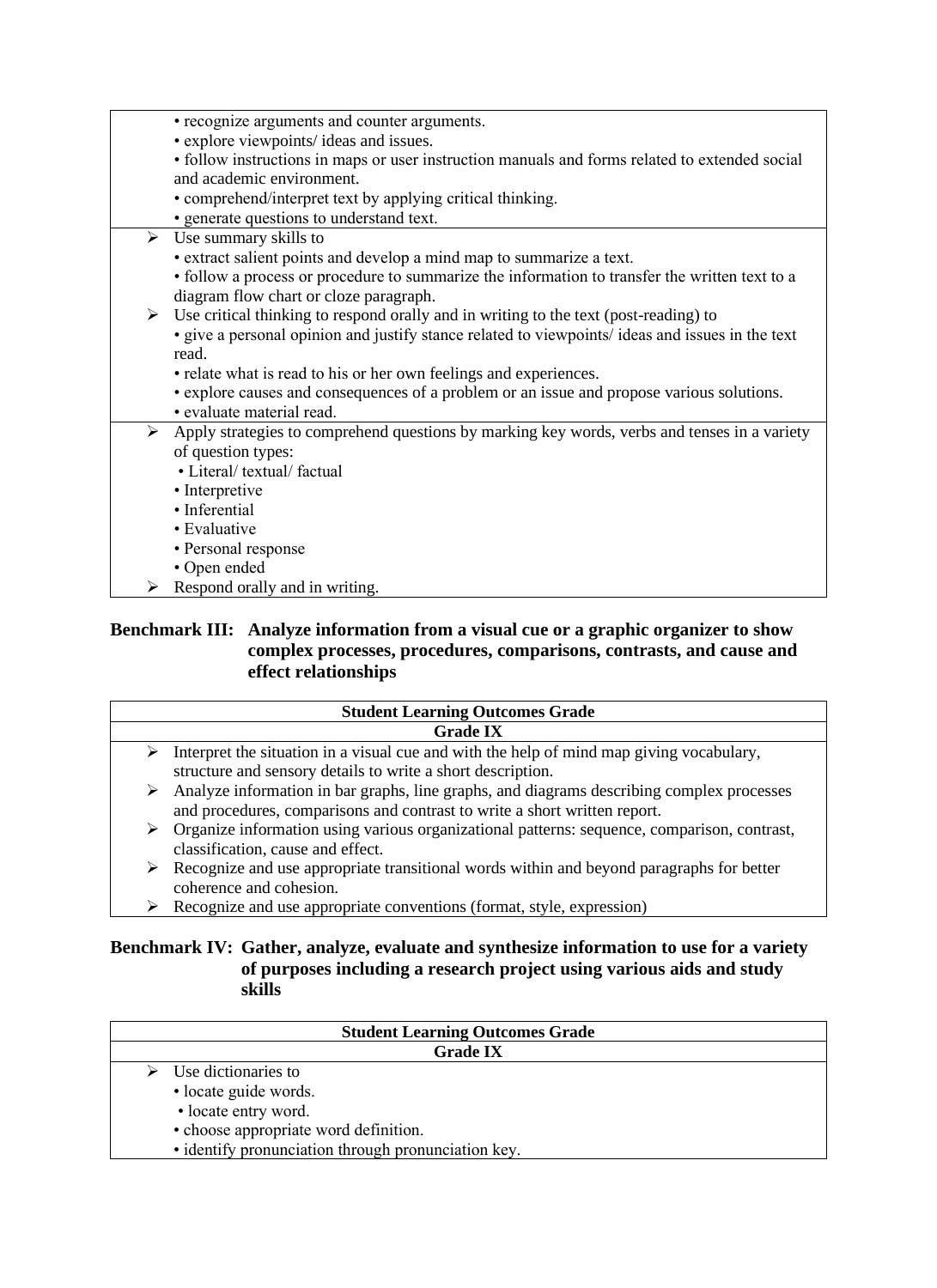- identify syllable division, and stress pattern.
- identify parts of speech.
- identify correct spellings.
- identify phrases through key words.
- recognize abbreviations used in a dictionary.
	- locate phrases and idioms.
- comprehend notes on usage.
- ➢ Locate appropriate synonyms and antonyms in a thesaurus.
- $\triangleright$  Use library skills to
	- alphabetize book titles, words and names.
	- locate fiction and non fiction books / books by subject.
	- understand card catalogue.
	- locate and use card catalogue.
	- identify three kinds of catalogue cards i.e. author card, title card, subject card.
	- use case and shelf labels in the library.
	- use the reference section in the library.
	- use computer catalogue
- Utilize effective study strategies e.g. note-taking / note-making, writing a summary and creating a mind map to organize idea
	- ➢ Use textual aids such as table of contents, footnote, glossary, preface, sub headings etc. to • comprehend texts.
		- identify and select relevant information in a book.
	- ➢ Utilize appropriate informational sources including encyclopedias and internet sources.

### **Competency 1: Reading and Thinking Skills**

**Standard 2: All students will read and analyze literary text to seek information, ideas, enjoyment, and to relate their own experiences to those of common humanity as depicted in literature.** 

#### **Benchmark I: Analyze short stories, poems, and essays; make connections between literary texts and their own lives**

|                       | <b>Student Learning Outcomes Grade</b>                                                                               |  |
|-----------------------|----------------------------------------------------------------------------------------------------------------------|--|
|                       | <b>Grade IX</b>                                                                                                      |  |
| ➤                     | Read text to make predictions about story line / content, characters, using contextual clues and<br>prior knowledge. |  |
| ➤                     | Analyze story elements: characters, events, setting, plot, theme, tone, point of view.                               |  |
| ➤                     | Identify the speaker or narrator in a selection.                                                                     |  |
| ➤                     | Recognize the author's purpose and point of view.                                                                    |  |
| $\blacktriangleright$ | Read a text to                                                                                                       |  |
|                       | • make connections between their own lives and the characters, events, motives, and causes of                        |  |
|                       | conflict in texts.                                                                                                   |  |
|                       | • make inferences and draw conclusion about character using supportive evidence from the                             |  |
|                       | text.                                                                                                                |  |
|                       | • compare characters in a literary selection to near similar one's in real life.                                     |  |
| ➤                     | Recognize genres of literature, fiction, nonfiction, poetry, legend, myth.                                           |  |
| ➤                     | Read a poem and give orally and in writing                                                                           |  |
|                       | • Theme and its development.                                                                                         |  |
|                       | • Personal response with justification.                                                                              |  |
|                       | • Paraphrase/ summary                                                                                                |  |
| ➤                     | Read and analyze how a writer/poet uses language to                                                                  |  |
|                       | • appeal to the senses through use of figurative language including similes and metaphors.                           |  |
|                       | • affect meaning through use of synonyms with different connotations and denotations.                                |  |
|                       | • create imagery.                                                                                                    |  |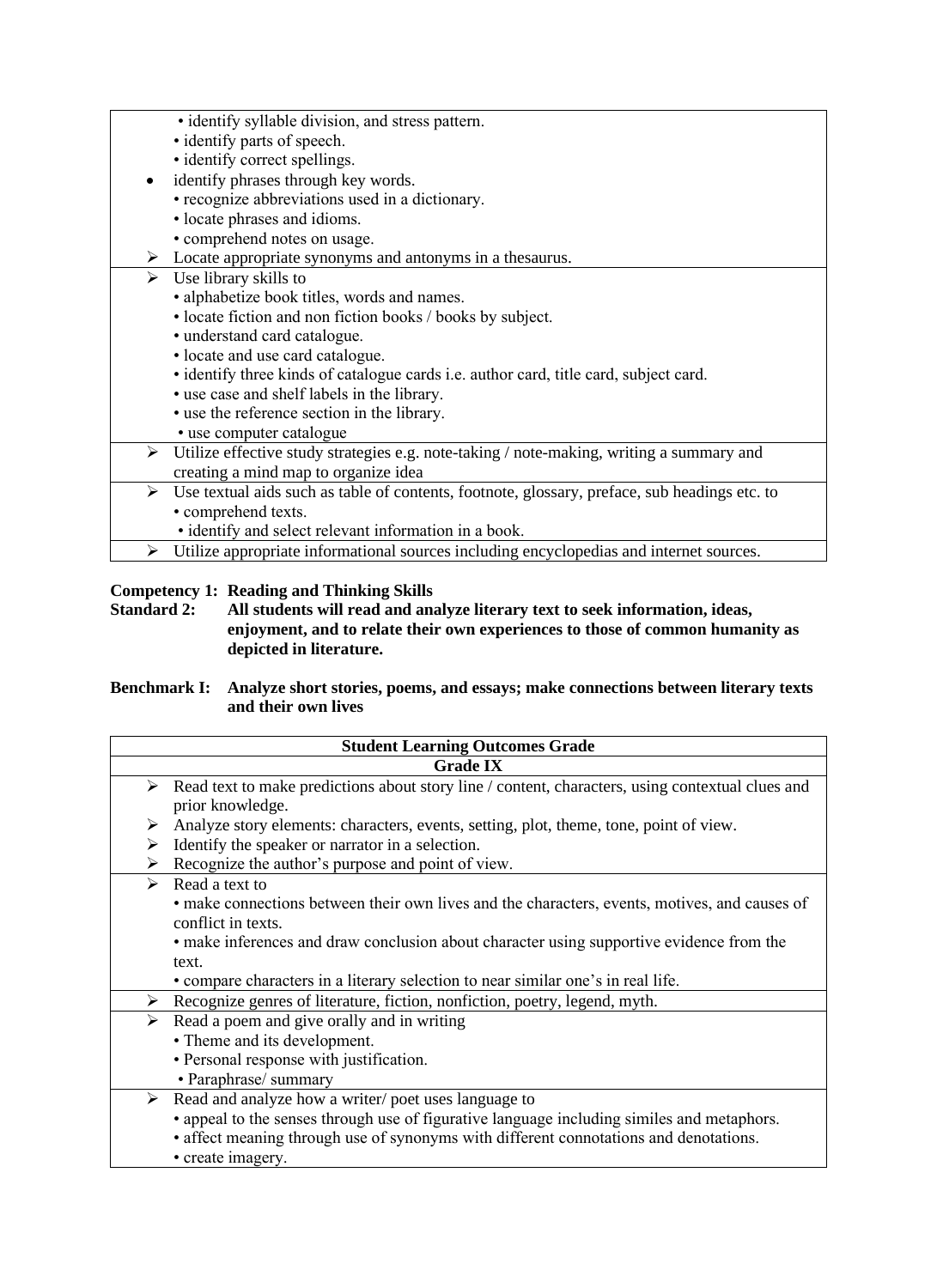#### **Competency 2:Writing Skills**

- **Standard 1: All students will produce with developing fluency and accuracy, academic, transactional and creative writing, which is focused, purposeful and shows an insight into the writing process.**
- **Benchmark I: Analyze a variety of written discourse to use in their own compositions, techniques for effective text organization, development, and author's techniques that influence reader.**

| <b>Student Learning Outcomes Grade</b> |                                                                                                  |  |
|----------------------------------------|--------------------------------------------------------------------------------------------------|--|
|                                        | <b>Grade IX</b>                                                                                  |  |
|                                        | Develop focus for own writing by identifying audience and purpose.                               |  |
| ⋗                                      | Select and use a variety of pre-writing strategies such as brainstorming, mind mapping,          |  |
|                                        | outlining etc.                                                                                   |  |
|                                        | $\triangleright$ Write a unified paragraph on a given topic to show                              |  |
|                                        | • Clear topic sentence using specific words, vivid verbs, modifiers, etc.                        |  |
|                                        | • Adequate supporting detail (example, illustration, definition, evidence, comparison, contrast, |  |
|                                        | cause and effect, clarification, explanation) to develop the main idea.                          |  |
|                                        | • Appropriate pronoun-antecedent relationship and transitional devices within a paragraph.       |  |
|                                        | • Chronological / sequential / spatial order of arranging detail.                                |  |
|                                        | • Order of importance (most important to least important and vice versa, general to specific     |  |
|                                        | and vice versa).                                                                                 |  |

#### **Benchmark II: Write a variety of expository, persuasive, analytical essays, and personal narratives for different purposes and audiences**

| <b>Student Learning Outcomes Grade</b>                                            |  |
|-----------------------------------------------------------------------------------|--|
| <b>Grade IX</b>                                                                   |  |
| Analyze a simple sample book review of a story book to write one.<br>➤            |  |
| Write a book review of a simple story book:<br>➤                                  |  |
| • Write a summary of the book.                                                    |  |
| • Gather information about the author.                                            |  |
| • Evaluate the plot, character and setting.                                       |  |
| • Prepare an outline for the book review.                                         |  |
| • Write, revise, and proof read the review                                        |  |
| ➤<br>Analyze questions to write effective and focused answers of required length: |  |
| • Mark key words.                                                                 |  |
| • Identify verbs and tenses.                                                      |  |
| • Recognize question types such as                                                |  |
| Literal/textual/factual<br>i.                                                     |  |
| ii.<br>Interpretive                                                               |  |
| iii.<br>Inferential                                                               |  |
| Evaluative<br>iv.                                                                 |  |
| Personal response<br>V.                                                           |  |
| Open ended<br>vi.                                                                 |  |
| Use summary skills to write summary/ précis of simple passages / poems.<br>➤      |  |
| Use paraphrasing skills to paraphrase stanzas:<br>≻                               |  |
| • Mark thought groups in the stanza.                                              |  |
| • Restate the message in simple prose.                                            |  |
| • Replace poetic words with simple ones.                                          |  |
|                                                                                   |  |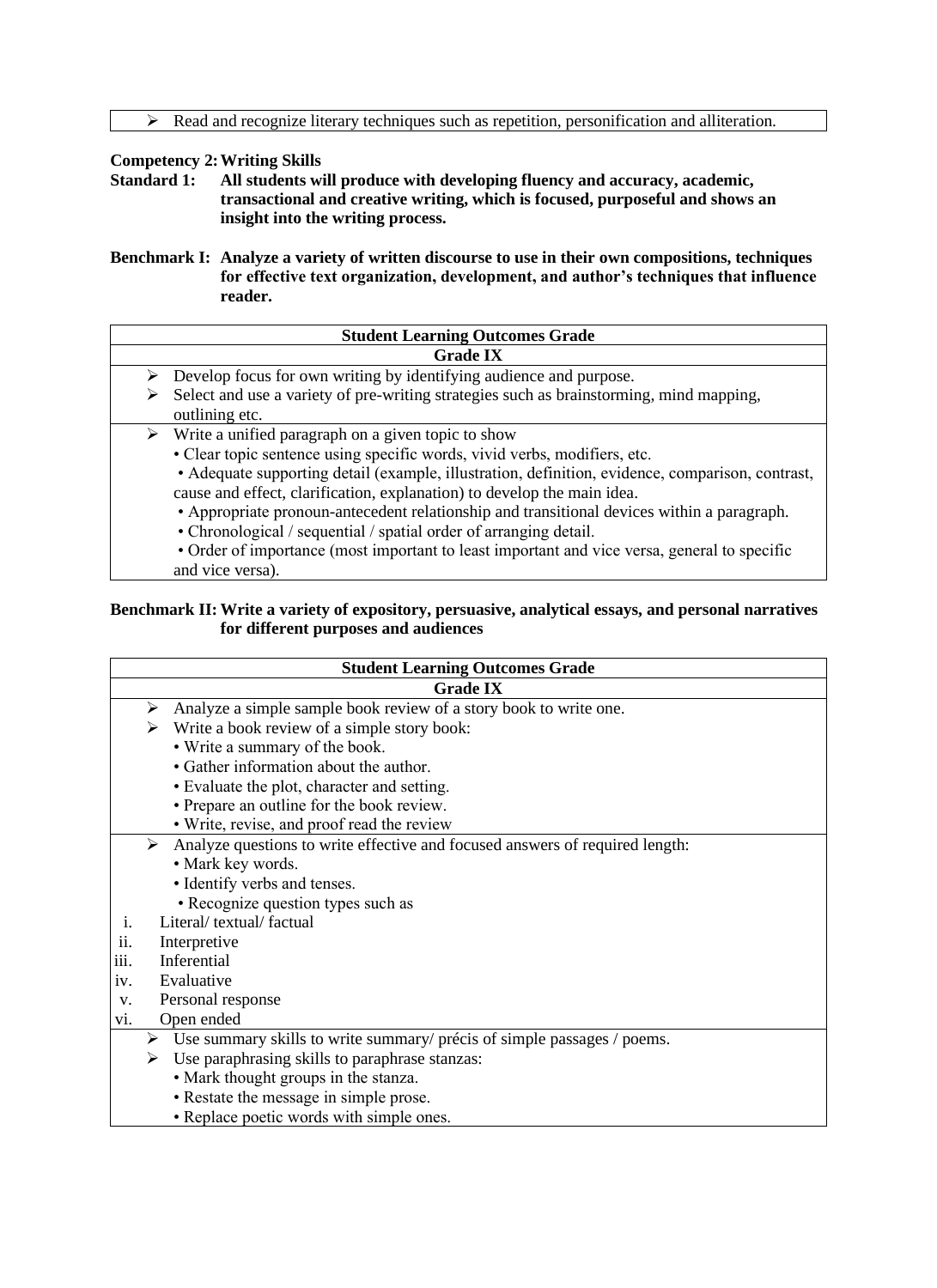#### **Benchmark III: Write expository, persuasive, analytical essays, and personal narratives to produce a variety of academic and creative texts for various audiences**

#### **Student Learning Outcomes Grade Grade IX**

- $\triangleright$  Write and revise applications to people in extended environment using correct format, layout and tone.
- ➢ Analyze and compare various informal emails to note differences of conventions, vocabulary, style and tone. Write informal emails in extended social and academic environment.
- ➢ Analyze various forms currently required in extended social and academic environment.
- ➢ Fill in forms legibly, following instructions and supplying correct information.

#### **Benchmark IV: Plan and draft their writing; revise and edit for various organization patterns of sequence, comparison, contrast, classification, cause and effect, logical flow of ideas through flexible and clear signal and reference words, point of view, supporting evidence, overall effect, appropriate punctuation and vocabulary**.

|   | <b>Student Learning Outcomes Grade</b>                                                                                                                                                                                                                                                                                                                                                                                                                                                |  |
|---|---------------------------------------------------------------------------------------------------------------------------------------------------------------------------------------------------------------------------------------------------------------------------------------------------------------------------------------------------------------------------------------------------------------------------------------------------------------------------------------|--|
|   | <b>Grade IX</b>                                                                                                                                                                                                                                                                                                                                                                                                                                                                       |  |
| ⋗ | Develop focus for own writing by identifying audience and purpose.                                                                                                                                                                                                                                                                                                                                                                                                                    |  |
| ➤ | Select and use a variety of pre-writing strategies such as brainstorming, mind mapping,<br>outlining etc                                                                                                                                                                                                                                                                                                                                                                              |  |
|   | $\triangleright$ Plan, draft and revise writing to ensure that it<br>• is focused, purposeful and reflects insight into the writing situation.<br>• has an organizational pattern that reflects a clear overall progression of ideas through proper<br>use of signal and reference words.<br>· uses writing strategies as are appropriate to the purpose of writing.<br>• has varied sentence structure and length.<br>• has a good command of language with precision of expression. |  |
| ➤ | Proof read and edit their own, peers' and given texts for<br>· faulty sentence structure.<br>• errors of subject / verb agreement.<br>· unclear pronoun reference.<br>• errors of correct word form.<br>• errors of punctuation and spelling.                                                                                                                                                                                                                                         |  |

#### **Competency 3:Oral Communication Skills**

**Standard 1: All students will use appropriate social and academic conventions of spoken discourse for effective oral communication with individuals and in groups, in both informal and formal settings.** 

**Benchmark I: Use extended linguistic exponents to communicate appropriately for various functions and cofunctions of advice, hopes, fears, queries, in extended social environment.**

| <b>Student Learning Outcomes Grade</b>                                                      |  |
|---------------------------------------------------------------------------------------------|--|
| <b>Grade IX</b>                                                                             |  |
| Select and use appropriate expression for various functions:                                |  |
| • Ask and respond to questions of academic and social nature.                               |  |
| • Ask and express preferences, emotions, wishes needs and requirements by giving reasons.   |  |
| • Express satisfaction/ dissatisfaction, approval/ disapproval, and agreement/ disagreement |  |
| (fully and partially) politely.                                                             |  |
| • Express hopes and fears.                                                                  |  |
| • Express refusal politely.                                                                 |  |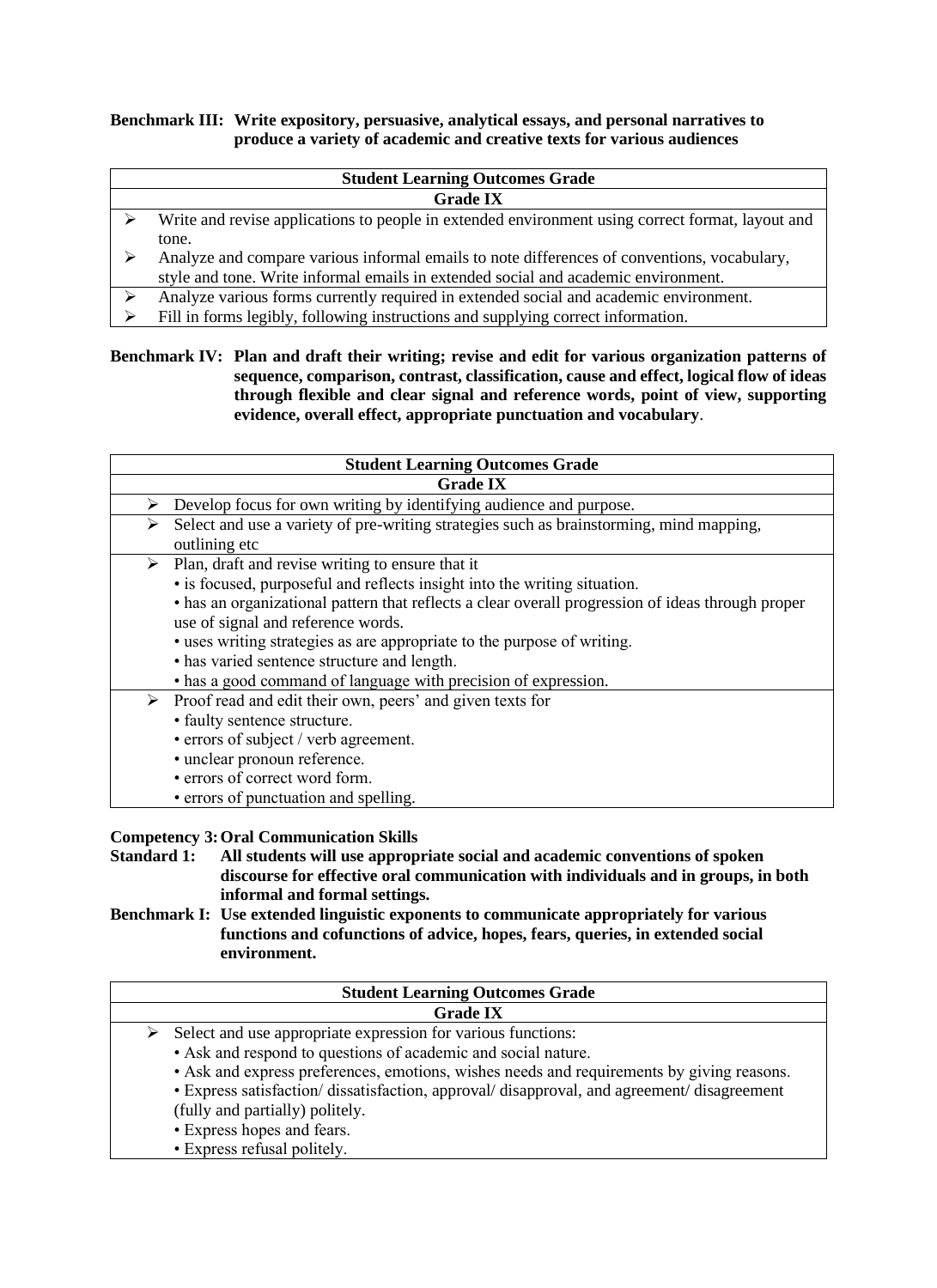• Seek and offer advice.

• Express personal needs, feelings, emotions and ideas.

#### **Benchmark II: Demonstrate through formal talks, group oral presentations, informal interviews, the social and academic conventions and dynamics to communicate information/ ideas**

| <b>Student Learning Outcomes Grade</b> |                                                                                              |
|----------------------------------------|----------------------------------------------------------------------------------------------|
| <b>Grade IX</b>                        |                                                                                              |
| ➤                                      | Demonstrate heightened awareness of conventions and dynamics of group discussion and         |
|                                        | interaction:                                                                                 |
|                                        | • Offer and respond to greetings, compliments, invitations, introductions and farewells.     |
|                                        | · Demonstrate an understanding of ways to show gratitude, apology, anger and impatience.     |
|                                        | • Ask, restate and simplify directions and instructions.                                     |
|                                        | • Present and explain one's point of view clearly.                                           |
|                                        | • Support or modify one's opinions with reasons.                                             |
|                                        | • Acknowledge others' contributions.                                                         |
|                                        | • Agree and disagree politely at appropriate times.                                          |
|                                        | · Share information and ideas.                                                               |
|                                        | • Clarify and restate information and ideas.                                                 |
|                                        | • Modify a statement made by a peer.                                                         |
|                                        | • Exhibit appropriate conventions of interruptions.                                          |
|                                        | • Negotiate solutions to problems, interpersonal misunderstandings, and disputes.            |
|                                        | • Express humour through verbal and non verbal means.                                        |
|                                        | • Summarize the main points of discussion for the benefit of the whole group.                |
|                                        | · Join in a group response at the appropriate time.                                          |
|                                        | • Use polite forms to negotiate and reach consensus.                                         |
| $\blacktriangleright$                  | Identify and analyze appropriate expressions and interviewing techniques to conduct and give |
|                                        | short interviews of a friend or relative on specific topics:                                 |
|                                        | • Introduce self and others.                                                                 |
|                                        | • Prepare and ask relevant questions for an interview.                                       |
|                                        | • Give appropriate responses using reciprocal ability.                                       |
|                                        | • Make notes of the responses in an interview.                                               |
|                                        | • Respond appropriately and effectively to questions.                                        |
|                                        | • Use language that is appropriate.                                                          |
|                                        | • Demonstrate sensitivity and respect to others.                                             |
|                                        | • Compile the oral responses of the interview in written form.                               |
| ➤                                      | Create and deliver simple group/class presentations on various themes, problems and issues:  |
|                                        | • Negotiate verbally to identify roles in preparations for presentations.                    |
|                                        | • Present and explain one's point of view clearly.                                           |
|                                        | • Support or modify one's opinions with reasons.                                             |
|                                        | · Acknowledge others' contributions.                                                         |
|                                        | • Present with clarity, the main point or subject of the presentation.                       |
|                                        | • Support the topic or subject with effective factual information.                           |
|                                        | • Structure ideas and arguments in a coherent logical fashion.                               |
|                                        | · Exhibit appropriate etiquettes of interacting with audience.                               |
|                                        | • Demonstrate appropriate conventions for use of various audio-visual aids.                  |
| ≻                                      | Evaluate to comment orally on the presentation of peers against a pre-developed student/     |
|                                        | teacher criteria:                                                                            |
|                                        | • Clear and cohesive main idea.                                                              |
|                                        |                                                                                              |
|                                        | • Consistent organization of ideas.<br>• Sufficient supporting detail.                       |
|                                        |                                                                                              |
|                                        | • Effective speaking style.                                                                  |
|                                        | • Appropriate body language, dress and posture.                                              |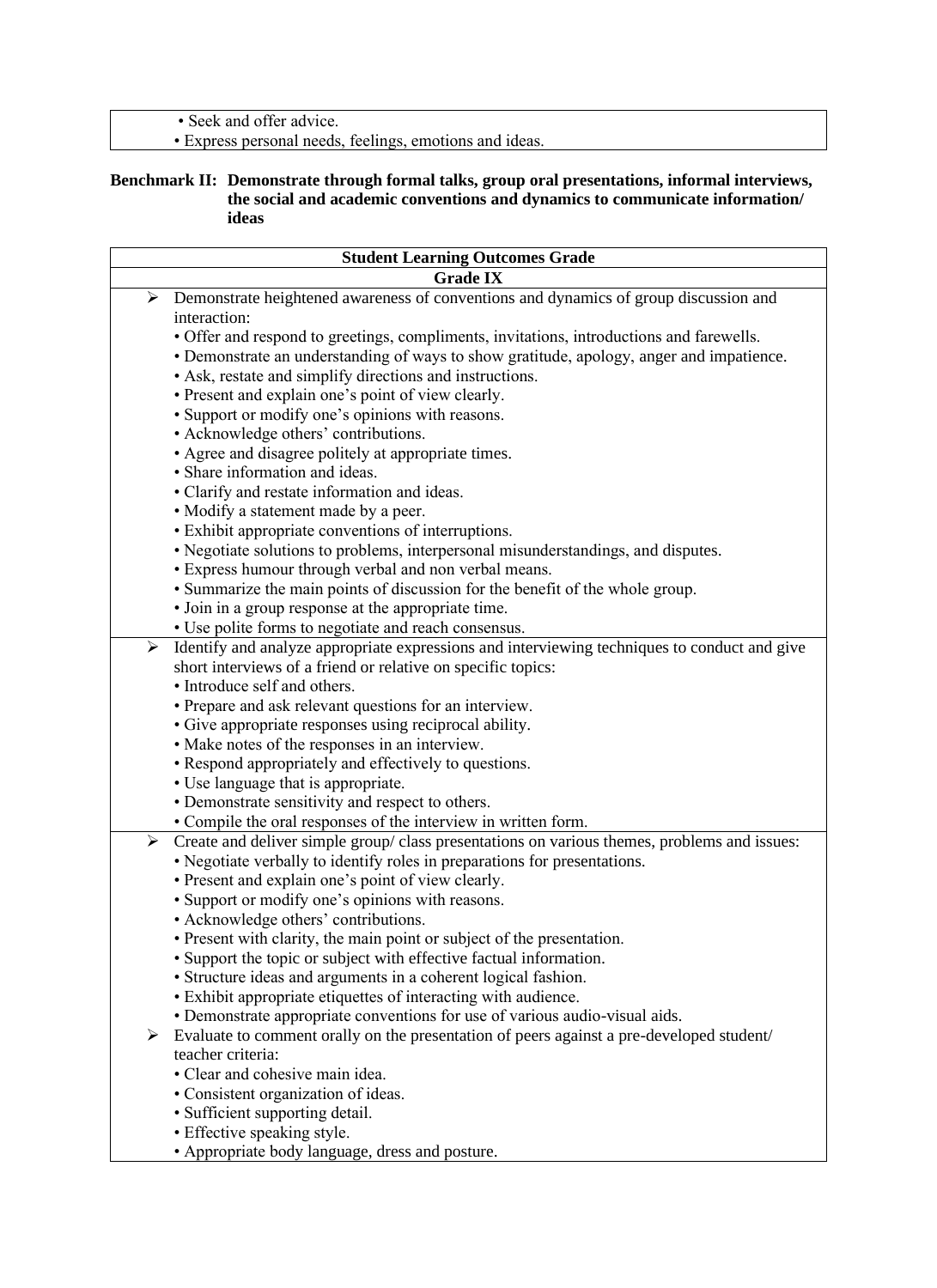- Suitable tone.
- Appropriate interaction with audience.
- Appropriate selection and use of audio-visual aids.

**Competency 4:Formal and Lexical Aspects of Language.** 

**Standard 1, Pronunciation: All students will understand and articulate widely acceptable pronunciation, stress and intonation patterns of the English language for improved communication. Benchmark I: Pronounce (acceptably) new words, and use appropriate stress and intonation pattern in sustained speech to communicate effectively.**

|   | <b>Student Learning Outcomes Grade</b>                                                                    |  |  |  |  |  |  |  |
|---|-----------------------------------------------------------------------------------------------------------|--|--|--|--|--|--|--|
|   | <b>Grade IX</b>                                                                                           |  |  |  |  |  |  |  |
|   | $\triangleright$ Use the pronunciation key (in a dictionary) to pronounce words with developing accuracy. |  |  |  |  |  |  |  |
|   | Recognize silent letters in words and pronounce them with developing accuracy.                            |  |  |  |  |  |  |  |
| ➤ | Recognize, pronounce and represent primary and secondary stress in words. Refer to a                      |  |  |  |  |  |  |  |
|   | dictionary, if required                                                                                   |  |  |  |  |  |  |  |
| ⋗ | Recognize and use varying intonation patterns as aids in spoken and written discourse to                  |  |  |  |  |  |  |  |
|   | • show attitude.                                                                                          |  |  |  |  |  |  |  |
|   | • highlight focus in meaning.                                                                             |  |  |  |  |  |  |  |
|   |                                                                                                           |  |  |  |  |  |  |  |

• divide speech into thought groups.

#### **Competency 4:Formal and Lexical Aspects of Language Standard 2, Vocabulary: All students will enhance vocabulary for effective communication. Benchmark I: Analyze different kind of texts to identify how lexical items are used to convey different meanings; use lexical items in context and with correct spellings; use lexical items to show different meanings in their own speech and writing.**

| <b>Student Learning Outcomes Grade</b>                                                                                                                                                                                                                                                                                                                                                                                                                                                                                                                                                                                                                                                                                                                                                                                                                                                                                                                                                                                                                                                                                                                                                                                                                                           |  |  |  |  |  |  |  |
|----------------------------------------------------------------------------------------------------------------------------------------------------------------------------------------------------------------------------------------------------------------------------------------------------------------------------------------------------------------------------------------------------------------------------------------------------------------------------------------------------------------------------------------------------------------------------------------------------------------------------------------------------------------------------------------------------------------------------------------------------------------------------------------------------------------------------------------------------------------------------------------------------------------------------------------------------------------------------------------------------------------------------------------------------------------------------------------------------------------------------------------------------------------------------------------------------------------------------------------------------------------------------------|--|--|--|--|--|--|--|
|                                                                                                                                                                                                                                                                                                                                                                                                                                                                                                                                                                                                                                                                                                                                                                                                                                                                                                                                                                                                                                                                                                                                                                                                                                                                                  |  |  |  |  |  |  |  |
| <b>Grade IX</b><br>Enhance and use appropriate vocabulary and correct spelling in speech and writing:<br>$\bullet$<br>• Illustrate the use of dictionary for finding appropriate meaning and correct spellings.<br>• Use a thesaurus to locate the synonyms closest to the meaning of the given word in the<br>context.<br>• Examine and interpret transitional devices that show comparison, contrast, reason,<br>concession, condition, emphasis.<br>• Deduce the meaning of unfamiliar words from the context using contextual clues.<br>• Analyze and understand common roots and use that knowledge to recognize the meaning of<br>new words.<br>• Analyze and understand common prefixes and suffixes; use that knowledge to determine the<br>meaning of unfamiliar words.<br>• Understand connotations and denotations; explore the use of synonyms with varying shades<br>of meaning used for various purposes e.g. propaganda, irony, parody and satire.<br>• Examine and focus the vocabulary that indicates the writer's attitude.<br>• Recognize words that vary in meaning according to their connotations.<br>• Use appropriate connotation in their own writing.<br>· Identify and avoid verbosity; use one word substitution, eliminate redundancy.<br>$\bullet$ |  |  |  |  |  |  |  |
| Show cultural and gender sensitivity by making appropriate adjustments in language for social,<br>academic and daily life situations.                                                                                                                                                                                                                                                                                                                                                                                                                                                                                                                                                                                                                                                                                                                                                                                                                                                                                                                                                                                                                                                                                                                                            |  |  |  |  |  |  |  |
| • Understand that cognates increase comprehension of spoken and written languages. Identify<br>commonly occurring cognates in English and Urdu.<br>$\triangleright$ Translate passages from English to Urdu:                                                                                                                                                                                                                                                                                                                                                                                                                                                                                                                                                                                                                                                                                                                                                                                                                                                                                                                                                                                                                                                                     |  |  |  |  |  |  |  |
| • Use the knowledge of literal and figurative meaning, grammatical gender and syntax to<br>translate passages from English to Urdu.                                                                                                                                                                                                                                                                                                                                                                                                                                                                                                                                                                                                                                                                                                                                                                                                                                                                                                                                                                                                                                                                                                                                              |  |  |  |  |  |  |  |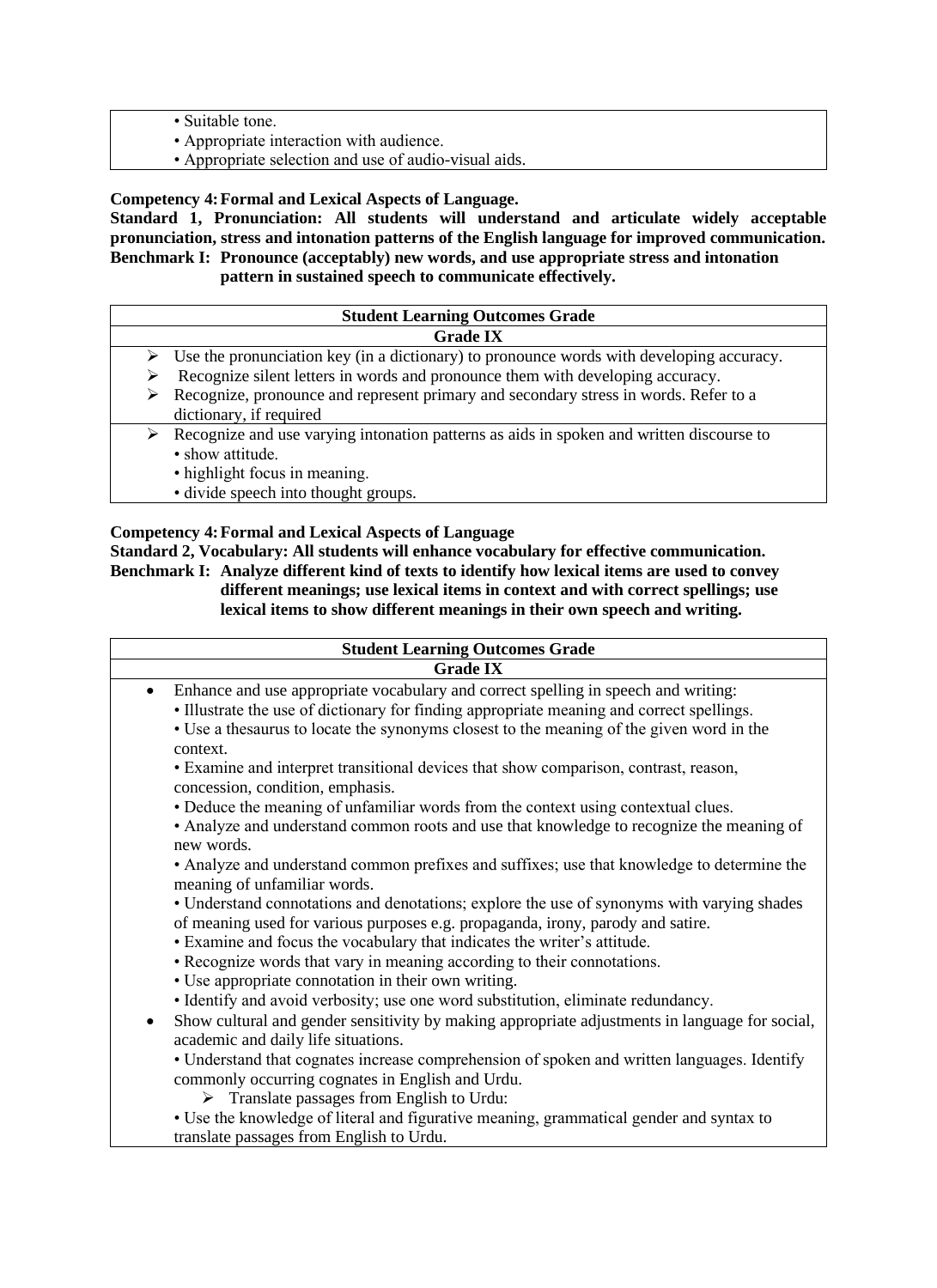• Understand that most phrases and idioms do not translate literally from one language to another.

#### **Competency 4:Formal and Lexical Aspects of Language**

**Standard 3, Grammar and Structure: All students will understand grammatical functions and use the principles of grammar, punctuation, and syntax for developing accuracy in their spoken and written communication.**

#### **Benchmark I: Recognize grammatical functions and concepts of tense and aspect, selected transitional devices and modal verbs, and use them in their speech and writing.**

|                       | <b>Student Learning Outcomes Grade</b>                                                            |  |  |  |  |  |  |  |
|-----------------------|---------------------------------------------------------------------------------------------------|--|--|--|--|--|--|--|
|                       | <b>Grade IX</b>                                                                                   |  |  |  |  |  |  |  |
|                       | NOUNS, NOUN PHRASES AND CLAUSES                                                                   |  |  |  |  |  |  |  |
|                       | > Demonstrate use of more collective, countable and uncountable, material and abstract nouns.     |  |  |  |  |  |  |  |
| ➤                     | Apply rules of change of number of nouns learnt earlier.                                          |  |  |  |  |  |  |  |
| ⋗                     | Recognize and demonstrate use of some nouns that change meaning in the plural form e.g.           |  |  |  |  |  |  |  |
|                       | arm-arms (a part of body), arms (weapons).                                                        |  |  |  |  |  |  |  |
| <b>PRONOUNS</b>       |                                                                                                   |  |  |  |  |  |  |  |
| ➤                     | Illustrate use of pronouns learnt earlier.                                                        |  |  |  |  |  |  |  |
| ➤                     | Identify, and demonstrate use of relative pronouns.                                               |  |  |  |  |  |  |  |
| ➤                     | Recognize the rules for using indefinite pronouns.                                                |  |  |  |  |  |  |  |
| ➤                     | Illustrate use of pronoun-antecedent agreement.                                                   |  |  |  |  |  |  |  |
| ➤                     | Illustrate use of anaphoric and cataphoric references.                                            |  |  |  |  |  |  |  |
| <b>ARTICLES</b>       |                                                                                                   |  |  |  |  |  |  |  |
|                       | $\triangleright$ Apply rules for use of a, an and the, wherever applicable in speech and writing. |  |  |  |  |  |  |  |
|                       | <b>VERBS AND VERB PHRASES</b>                                                                     |  |  |  |  |  |  |  |
| ➤                     | Illustrate use and functions of all modal verbs.                                                  |  |  |  |  |  |  |  |
| ➤                     | Illustrate use of regular and irregular verbs in speech and writing.                              |  |  |  |  |  |  |  |
| ⋗                     | Illustrate use of transitive and intransitive verbs.                                              |  |  |  |  |  |  |  |
| ➤                     | Make and use present and past participles.                                                        |  |  |  |  |  |  |  |
| $\blacktriangleright$ | Illustrate use of infinitives and infinitive phrases.                                             |  |  |  |  |  |  |  |
| ➤                     | Illustrate use of gerunds and gerund phrases.                                                     |  |  |  |  |  |  |  |
| <b>TENSES</b>         |                                                                                                   |  |  |  |  |  |  |  |
|                       | Illustrate use of tenses learnt earlier.                                                          |  |  |  |  |  |  |  |
|                       | $\triangleright$ Identify, change the form of, and use Present and Past Perfect Continuous tenses |  |  |  |  |  |  |  |
|                       | ADJECTIVES AND ADJECTIVE PHRASES AND CLAUSES                                                      |  |  |  |  |  |  |  |
|                       | $\triangleright$ Classify adjectives into different types. Change and use degrees of adjectives.  |  |  |  |  |  |  |  |
| ➤                     | Follow order of adjectives in sentences.                                                          |  |  |  |  |  |  |  |
|                       | $\triangleright$ Form adjectives from nouns and verbs.                                            |  |  |  |  |  |  |  |
|                       | $\triangleright$ Use adjective phrases and clause                                                 |  |  |  |  |  |  |  |
|                       | PREPOSITIONS AND PREPOSITIONAL PHRASES                                                            |  |  |  |  |  |  |  |
| ➤                     | Illustrate the use of prepositions of position, time and movement and direction.                  |  |  |  |  |  |  |  |
|                       | <b>TRANSITIONAL DEVICES</b>                                                                       |  |  |  |  |  |  |  |
| ⋗                     | Use transitional devices learnt earlier                                                           |  |  |  |  |  |  |  |

#### **Benchmark II: Recognize and use punctuation including use of commas in phrases, complex clauses and sentences**

| <b>Student Learning Outcomes Grade</b>                                            |  |  |  |  |  |  |  |
|-----------------------------------------------------------------------------------|--|--|--|--|--|--|--|
| <b>Grade IX</b>                                                                   |  |  |  |  |  |  |  |
| $\triangleright$ Apply rules of capitalization wherever applicable.               |  |  |  |  |  |  |  |
| Illustrate use of punctuation marks learnt earlier.<br>➤                          |  |  |  |  |  |  |  |
| Recognize and rectify faulty punctuation in given passages and own work           |  |  |  |  |  |  |  |
| Recognize and use hyphen to indicate the division of a word at the end of a line. |  |  |  |  |  |  |  |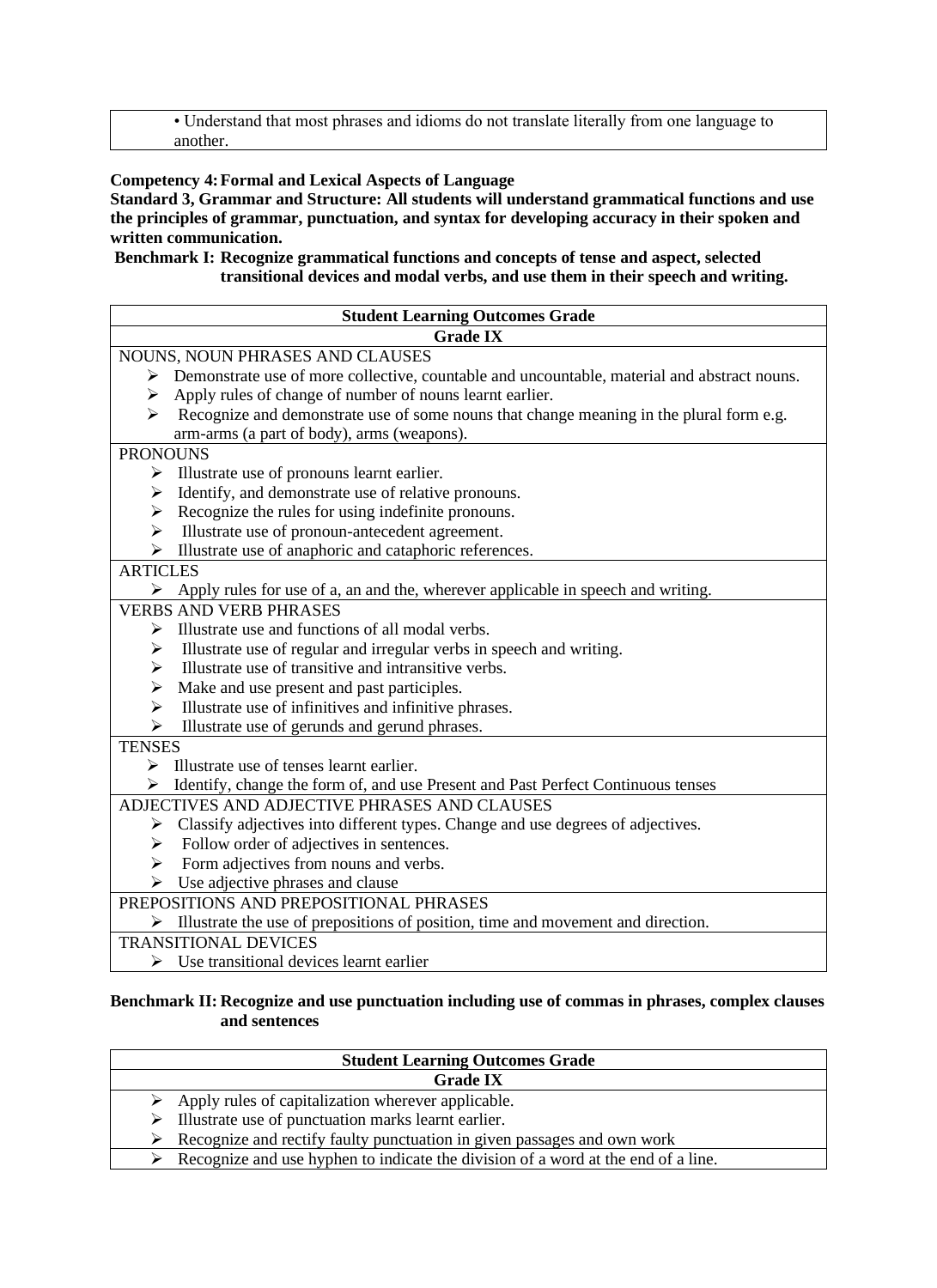- $\triangleright$  Recognize and use dash as a separator to indicate that a sentence has been broken off, or to indicate a new direction of thought.
- ➢ Recognize and use parenthesis (Round Brackets) to
	- enclose numbers or letters in enumerations in the text.
		- express an amount in numbers previously expressed in words.
	- mark off explanatory or supplementary material.
- ➢ Recognize and use omission marks or ellipses to signify the omission or deletion of letters or words in sentences.

#### **Benchmark III: Analyze sentence types and structure, recognize and apply the concept and function of coordination and subordination in extended writing tasks**

| <b>Student Learning Outcomes Grade</b>                                                                  |  |  |  |  |  |  |
|---------------------------------------------------------------------------------------------------------|--|--|--|--|--|--|
| <b>Grade IX</b>                                                                                         |  |  |  |  |  |  |
| <b>SENTENCE STRUCTURE</b>                                                                               |  |  |  |  |  |  |
| Analyze sentences for clauses and phrases. Identify and differentiate between main,<br>➤                |  |  |  |  |  |  |
| subordinate and relative clause                                                                         |  |  |  |  |  |  |
| <b>TYPES OF SENTENCES</b>                                                                               |  |  |  |  |  |  |
| $\triangleright$ Classify, use, convert and make declarative (affirmative and negative), interrogative, |  |  |  |  |  |  |
| exclamatory, and imperative sentences.                                                                  |  |  |  |  |  |  |
| Identify and differentiate between simple, compound and complex sentences.                              |  |  |  |  |  |  |
| Use active and passive voice appropriately in speech and writing according to the required              |  |  |  |  |  |  |
| communicative function.                                                                                 |  |  |  |  |  |  |
|                                                                                                         |  |  |  |  |  |  |

#### **Competency 5: Appropriate Ethical and Social Development**

- **Standard 1: All students will develop ethical and social attributes and values relevant in a multicultural, civilized society**
- **Please note: This competency will be developed and incorporated across the other four competencies; hence, the teaching and learning of the appropriate values and attributes is to be embedded in the chosen themes and topics of the reading texts, and through writing and speaking activities performed in the learning environment of the class.**
- **Benchmark I: Recognize and practice values and attributes such as tolerance, humanism, patience, equity, justice, honesty, empathy, etc., relevant for peaceful coexistence between individuals, groups and nations.**
- **Benchmark II: Develop and portray through actions, a sense of importance of individual worth; simultaneously valuing diversity and equality among people.**
- **Benchmark III: Understand and evaluate contemporary social, economic and scientific developments/ issues so as to participate in the global society as aware and thinking individuals.**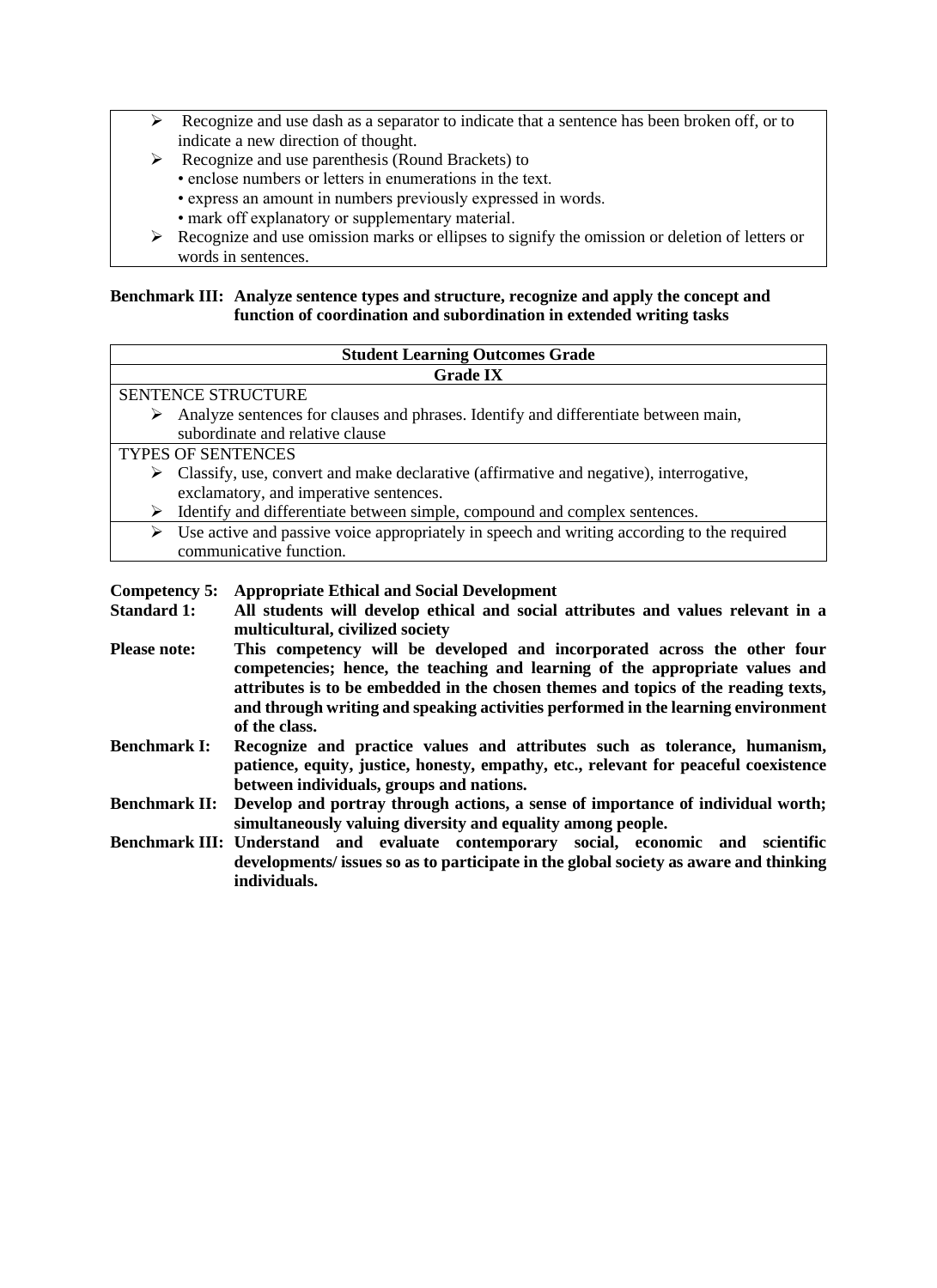#### **POLICY GUIDELINES**  Paper Pattern and Distribution of Marks (Curriculum-2006) English SSC-I

The question paper is organized into three sections, namely: "Section A, B & C". Questions posed may be of the IQ level of SSC-I students with regard to content and difficulty level. Distribution of the questions with respect to cognitive domain shall approximately be 30% Knowledge (K),  $50\%$  Understanding (U) and  $20\%$  Application (A).

## **SECTION – A(Marks 15)**

While writing MCQs, sufficient representation may be given to the various assessable areas of competencies and their SLOs.

### **SECTION – B(Marks 40)**

| Q.2 | This part of the question paper will consist of a comprehension<br>passage of 250 to 350 words having equal level of difficulty as<br>taught in classroom appending seven questions of varying SLOs and<br>Cognitive Domains of learning. The students are required to answer<br>five parts including compulsory Question (i) about summary writing<br>bearing six marks. The other parts will be of three marks each. The<br>passage of SSC-I level will be aligned with themes and subthemes<br>mentioned in the curriculum. The religious, ethnic and gender biases<br>will be taken into consideration while selecting the passage.                                                                                                                                       | $6 + 4x3 = 18$                |
|-----|-------------------------------------------------------------------------------------------------------------------------------------------------------------------------------------------------------------------------------------------------------------------------------------------------------------------------------------------------------------------------------------------------------------------------------------------------------------------------------------------------------------------------------------------------------------------------------------------------------------------------------------------------------------------------------------------------------------------------------------------------------------------------------|-------------------------------|
| Q.3 | Candidates are required to paraphrase a given stanza of difficulty<br>a.<br>level of SSC-I.<br>Candidates are required to answer variety of questions based on the<br>$\mathbf{b}$ .<br>given stanza aligned with the SLOs. Questions related to the<br>theme, values, central ideas, figures of speech, vocabulary,<br>subject matter and any other identical SLOs based area of<br>given stanza/stanzas will be included.                                                                                                                                                                                                                                                                                                                                                   | 3 Marks<br>6 Marks            |
| Q.4 | This part of question shall preferably consist of five<br>a.<br>sentences. Candidates are required to change voice of the<br>identical grammatical<br>sentences.(Other<br>given<br>areas<br>mentioned in bifurcated SLOs for SSC-I may also be asked.)<br>This part of question shall preferably consist of seven<br>$\mathbf b$ .<br>sentences. Candidates are required to use correct form of<br>verbs/verbal/phrases or other identical nature of grammatical<br>items mentioned in SLOs for SSC-I as the situation may be.<br>They are required to complete any five from the given<br>sentences.<br>This part of question requires the candidates to punctuate a<br>$C_{\bullet}$<br>given unseen paragraph/lines containing six mistakes /<br>omissions of punctuation. | 5 Marks<br>5 Marks<br>3 Marks |

#### **SECTION – C(Marks 20)**

| O.5                       | Candidates are required to compose and write an informal 8 Marks |  |  |  |  |  |                  |     |
|---------------------------|------------------------------------------------------------------|--|--|--|--|--|------------------|-----|
|                           | email/application.                                               |  |  |  |  |  |                  |     |
| From: (sender's address)  |                                                                  |  |  |  |  |  | $abc@$ gmail.com | 0.5 |
| To: (recipient's address) |                                                                  |  |  |  |  |  | def@gmail.com    | 0.5 |
| Date                      |                                                                  |  |  |  |  |  | $20th$ November  | 0.5 |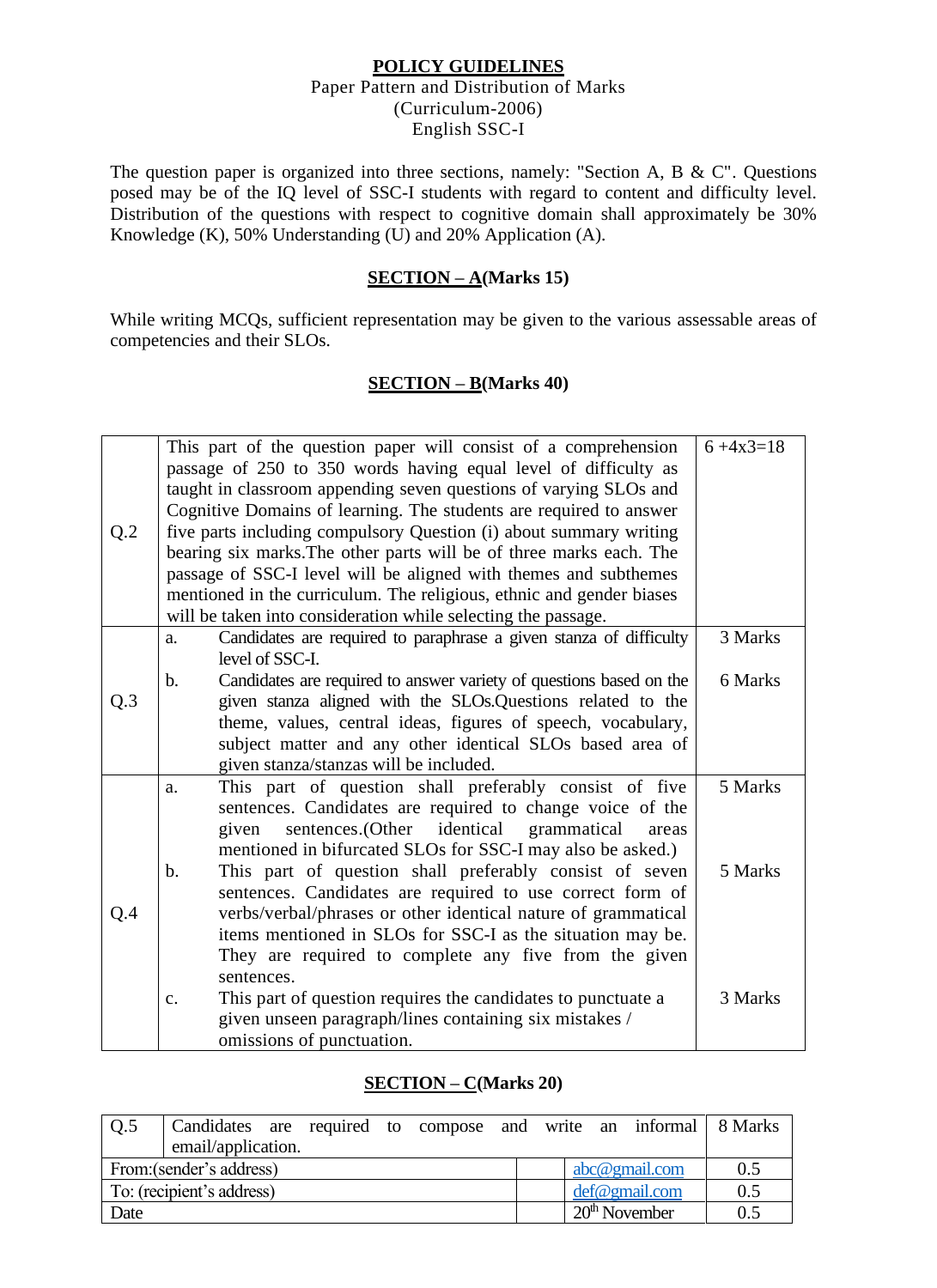|                                                             |     | 2021               |         |  |  |  |
|-------------------------------------------------------------|-----|--------------------|---------|--|--|--|
| <b>Blank line</b>                                           |     |                    |         |  |  |  |
| (Salutation)                                                |     | Dear friend/uncle/ | 0.5     |  |  |  |
| Body of the email                                           | 5.0 | Yours sincerely    | 0.5     |  |  |  |
| i.<br>Opening                                               |     | X.Y.Z.             | 0.5     |  |  |  |
| ii.<br>Main body                                            |     |                    |         |  |  |  |
| iii.<br>Conclusion/closing                                  |     |                    |         |  |  |  |
|                                                             |     |                    |         |  |  |  |
| <b>OR</b>                                                   |     |                    |         |  |  |  |
| informal<br>Candidates are<br>required<br>write<br>to<br>an |     |                    | 8 Marks |  |  |  |
| email/application.                                          |     |                    |         |  |  |  |
| Note: Either informal email/application can be given.       |     |                    |         |  |  |  |
| Inside address<br>01 Marks                                  |     |                    |         |  |  |  |
| Subject                                                     | 0.5 | Salutation         | 0.5     |  |  |  |
| Body of the application                                     | 5.0 | Yours obediently   | 0.5     |  |  |  |
|                                                             |     | X.Y.Z.             |         |  |  |  |
|                                                             |     | Date               | 0.5     |  |  |  |

(Marks for the format SHALL ONLY BE AWARDED if the body of the email/application is written relevantly.

| Q.6 | Candidates are required to write a paragraph of about 80 to 100 words<br>in length on any one of the two given topics.                                                                                            | 6 Marks |
|-----|-------------------------------------------------------------------------------------------------------------------------------------------------------------------------------------------------------------------|---------|
| Q.7 | Candidates are required to translate a passage from English to Urdu.<br>OR<br>Write a dialogue on a given topic.<br>(At least EIGHT sets of conversation relevant to topic other than the<br>opening and closing) | 6 Marks |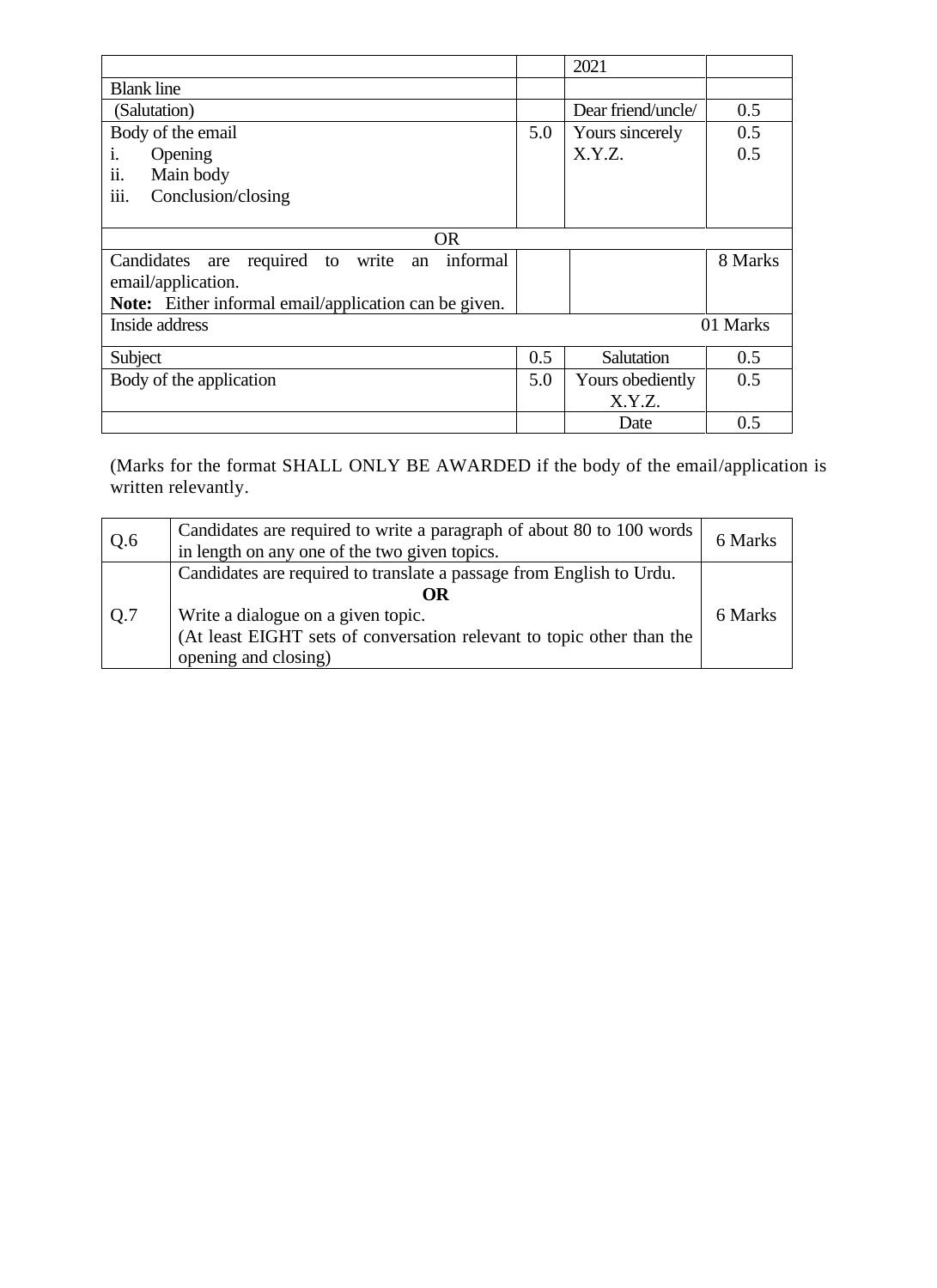|   | <b>Version No.</b>                         |                          |        |                     |                                            |                                    | <b>ROLL NUMBER</b> |             |                          |             |                                                               |
|---|--------------------------------------------|--------------------------|--------|---------------------|--------------------------------------------|------------------------------------|--------------------|-------------|--------------------------|-------------|---------------------------------------------------------------|
|   | 4.                                         | A.                       | $\sim$ | $\overline{a}$      | 1                                          | $\mathbf 1$<br>$\bigcap$           | $\sim$             |             | 4                        |             | <b>REGISTER AND REGISTER</b><br><b>TELESCOPE</b><br>SLAMABAD' |
|   | $\overline{3}$<br>4<br>5                   | $\overline{3}$<br>4<br>5 | 3<br>5 | $\overline{3}$<br>4 | 3<br>$\overline{4}$<br>5                   | $\boxed{3}$<br>$\overline{4}$<br>5 | 3<br>4<br>5        | 3<br>4<br>5 | $\overline{3}$<br>4<br>5 | 3<br>4<br>5 | <b>Answer Sheet</b><br>No.                                    |
|   | $\overline{6}$<br>$\overline{\phantom{a}}$ | $\overline{6}$           | 6      | 6                   | $\overline{6}$<br>$\overline{\phantom{a}}$ | $\overline{6}$                     | $\overline{6}$     | 6           | 6                        | 6           | Sign. of<br>Candidate                                         |
| Զ | 8<br>9                                     | 8<br>9                   | 8<br>9 | 8<br>9              | 8<br>9                                     | $\overline{8}$<br>9                | 8<br>9             | 8<br>9      | 8<br>9                   | 8<br>9      | Sign. of<br>Invigilator                                       |

## **ENGLISH COMPULSORY SSC–I**

**SECTION – A (Marks 15) Time allowed: 20 Minutes**

Section – A is compulsory. All parts of this section are to be answered on this page and handed over to the Centre Superintendent. Deleting/overwriting is not allowed. **Do not use lead pencil.**

### **Q.1 Fill the relevant bubble for each part. Each part carries one mark.**

- (1) Identify the transitional device of sequencing used in one of the following sentences:
	-
	- A. He always comes late.  $\bigcirc$ <br>
	B. He is honest but his friend is not.  $\bigcirc$ <br>
	C. In brief, the story is interesting.  $\bigcirc$ <br>
	D. He was late, therefore, he was punished.  $\bigcirc$ B. He is honest but his friend is not.
	- C. In brief, the story is interesting.
	- D. He was late, therefore, he was punished.
- (2) Narrative literature created from the imagination, not presented as fact, though it may be based on a true story or situation is called:

| А. | poetry  |  | myth   |  |
|----|---------|--|--------|--|
|    | fiction |  | legend |  |

- (3) Recognize the use of personification in one of the following sentences:
	-
	- B. He is as slippery as a fish.
	- A. The story jumped off the page.  $\bigcirc$ <br>
	B. He is as slippery as a fish.  $\bigcirc$ <br>
	C. He is the moon for his mother.  $\bigcirc$ C. He is the moon for his mother.
	- D. She is thin like a string.
- (4) The **debris** on the stadium floor included numerous paper cups, ticket stubs and cigarette butts. The underlined word refers to:

| wreckage |  | splinters |  |
|----------|--|-----------|--|
| trash    |  | garbage   |  |

(5) Can you **deduce** meaning from the textual clue?The underlined word means:

| A. | inter     |  | forecast  |  |
|----|-----------|--|-----------|--|
| ⌒  | determine |  | intercept |  |

(6) Mr. Alace is a **snake**, you should beware of him. Negative connotation of the underlined word is:

| A.      | Cunnino |  | poisonous |  |
|---------|---------|--|-----------|--|
| ⌒<br>J. | cheater |  | scaly     |  |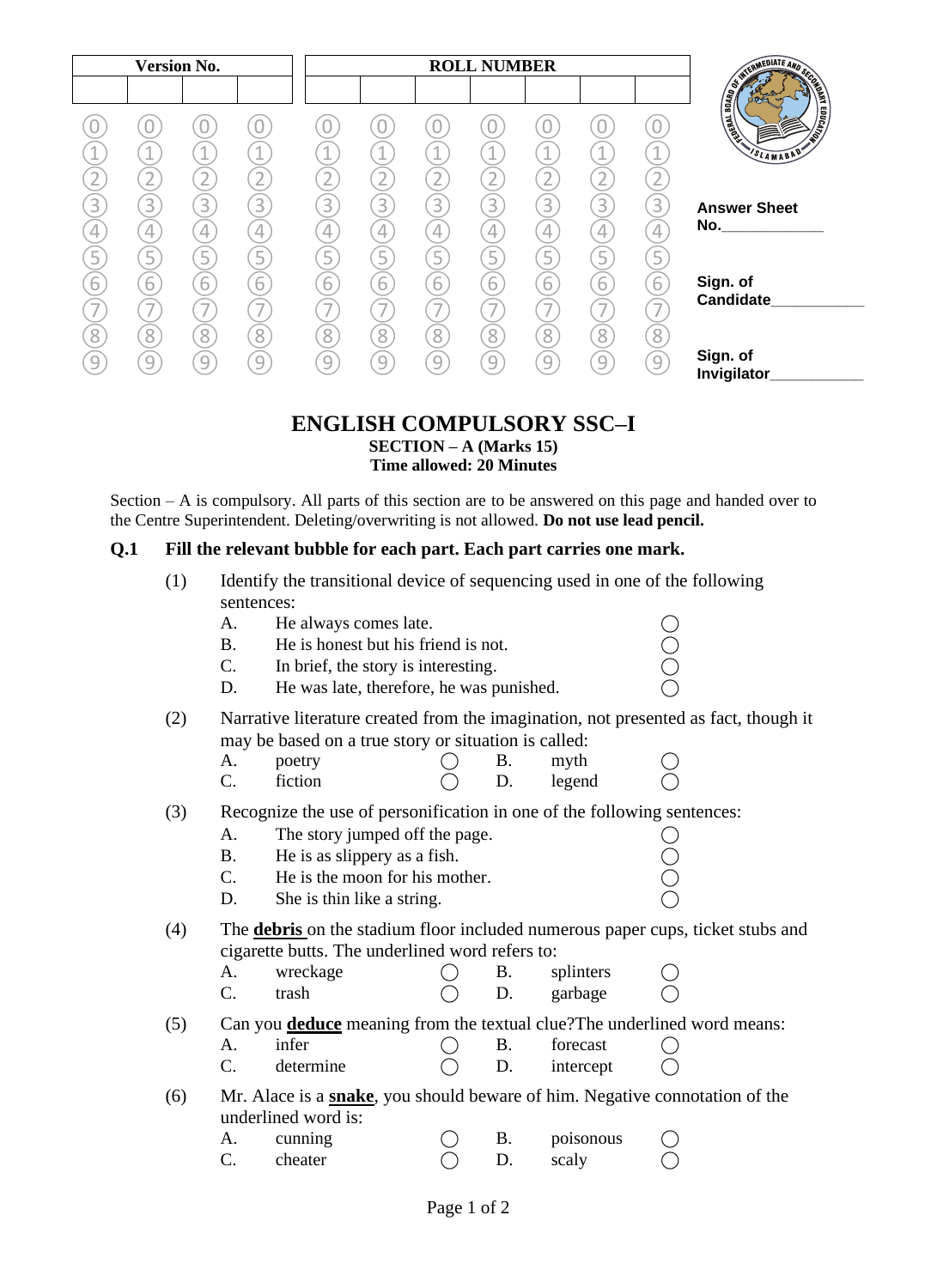| (7)  |           | formed from the stem word, "aqua"?                                                                  |           |          | Which one of the following is the correct word that means water tank for fish, |
|------|-----------|-----------------------------------------------------------------------------------------------------|-----------|----------|--------------------------------------------------------------------------------|
|      | А.        | aquaria                                                                                             | <b>B.</b> | aquatic  |                                                                                |
|      | C.        | aquaplane                                                                                           | D.        | aquarius |                                                                                |
| (8)  | ability?  | Which one of the modal verbs used in the sentences below shows the function of                      |           |          |                                                                                |
|      | А.        | You needn't worry.                                                                                  |           |          |                                                                                |
|      | <b>B.</b> | I tried my best but couldn't pick it up.                                                            |           |          | Ō<br>O<br>O                                                                    |
|      | C.        | You have to leave this place.                                                                       |           |          |                                                                                |
|      | D.        | May I come in sir?                                                                                  |           |          |                                                                                |
| (9)  | A.        | Which one of the following sentences has the use of transitive verb?<br>The train arrives at 3 p.m. |           |          |                                                                                |
|      | <b>B.</b> | Sorry, but I have to leave.                                                                         |           |          |                                                                                |
|      | C.        | She lives on the East side of the city.                                                             |           |          |                                                                                |
|      | D.        | She left the keys on the table.                                                                     |           |          | Ó<br>O<br>O                                                                    |
|      |           |                                                                                                     |           |          |                                                                                |
| (10) |           | Identify the preposition of time used in one of the following sentences:                            |           |          |                                                                                |
|      | А.        | The bank is on the Faisal lane.                                                                     |           |          |                                                                                |
|      | <b>B.</b> | He left for Karachi on Monday.                                                                      |           |          | Ŏ<br>O<br>O                                                                    |
|      | C.        | He is often on bed rest.                                                                            |           |          |                                                                                |
|      | D.        | You stand on the other side of the fence.                                                           |           |          |                                                                                |
| (11) |           | Identify the indefinite pronoun used in one of the following sentences:                             |           |          |                                                                                |
|      | А.        | I did this work myself.                                                                             |           |          |                                                                                |
|      | <b>B.</b> | This is not my fault.                                                                               |           |          |                                                                                |
|      | C.        | No one could answer.                                                                                |           |          | Ō<br>O<br>O                                                                    |
|      | D.        | Which is the shortest way to the zoo?                                                               |           |          |                                                                                |
| (12) |           | Sort out adjective of quantity from the following options:                                          |           |          |                                                                                |
|      | A.        | Some people are born great.                                                                         |           |          |                                                                                |
|      | <b>B.</b> | He bought some sugar.                                                                               |           |          |                                                                                |
|      | C.        | Some books were stolen.                                                                             |           |          |                                                                                |
|      | D.        | Something went wrong.                                                                               |           |          |                                                                                |
| (13) | A.        | Which one of the following sentences has the use of Abstract noun?<br>Honesty is the best policy.   |           |          |                                                                                |
|      | <b>B.</b> | Humpty Dumpty sat on the wall.                                                                      |           |          |                                                                                |
|      | C.        | He found water from nowhere.                                                                        |           |          |                                                                                |
|      | D.        | Give me your pen.                                                                                   |           |          | UO<br>O<br>O<br>O                                                              |
|      |           |                                                                                                     |           |          |                                                                                |
| (14) | A.        | Which one of the following is a complex sentence?<br>He is doing his work.                          |           |          |                                                                                |
|      | Β.        | Stay here or go to your home.                                                                       |           |          |                                                                                |
|      | C.        | If he comes, I will go.                                                                             |           |          |                                                                                |
|      | D.        | I bought ticket and boarded the train.                                                              |           |          |                                                                                |
| (15) |           | Which one of the following sentences has an adjective phrase?                                       |           |          |                                                                                |
|      | A.        | He bought a car of a new model.                                                                     |           |          |                                                                                |
|      | Β.<br>C.  | The dog chased him everywhere.<br>He wanted to go home.                                             |           |          |                                                                                |
|      | D.        | The kite flies up and up.                                                                           |           |          |                                                                                |
|      |           |                                                                                                     |           |          |                                                                                |

\* \* \* \* \*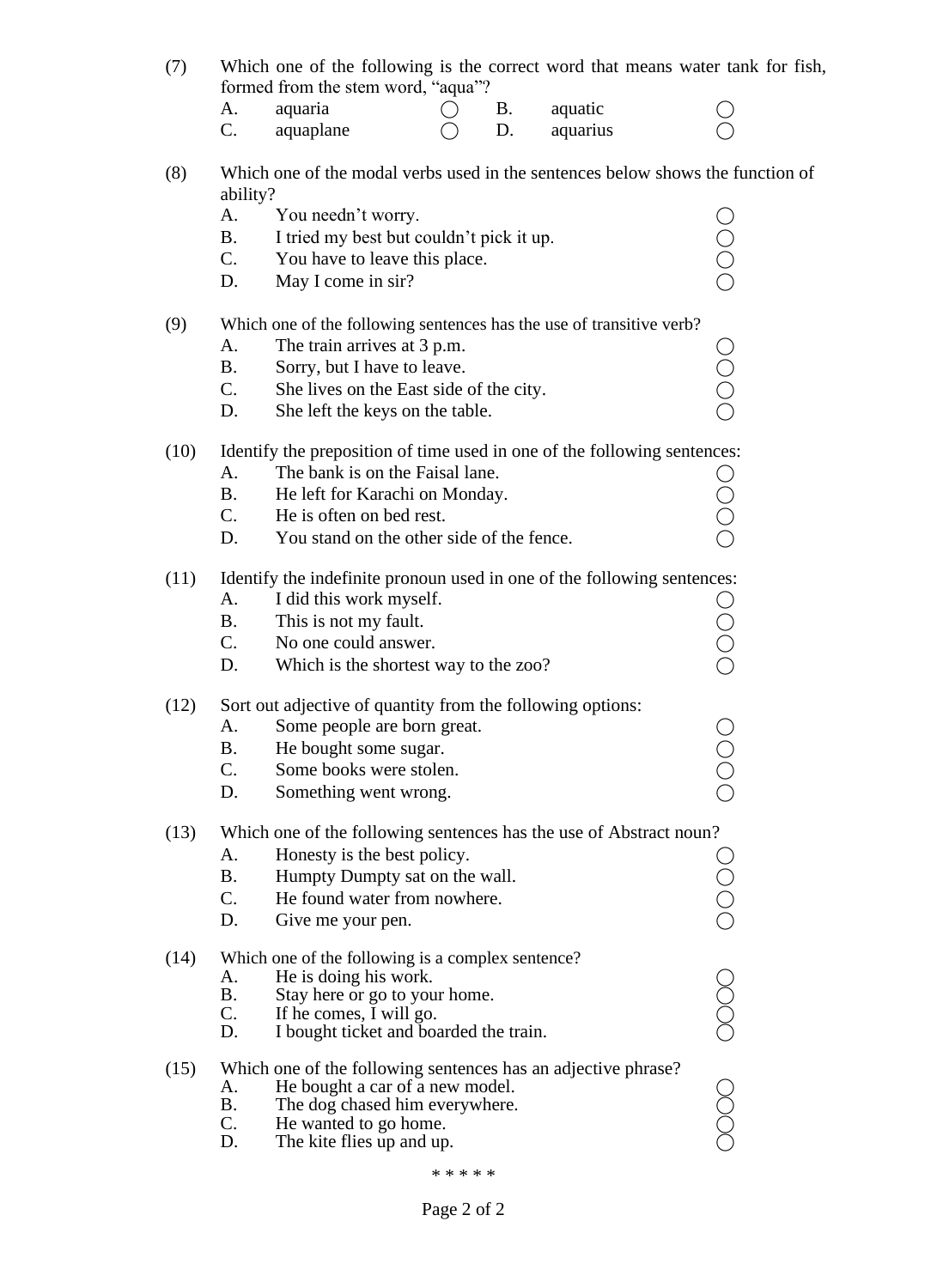

Federal Board SSC-I Examination English (Compulsory) Model Question Paper(Curriculum 2006)

Time allowed: 2.40 hours Total Marks: 60

Note: Answer the questions in sections 'B' and 'C' at the place specified for it therein on the separately provided E-Sheet. Write your answers neatly and legibly.

# **SECTION – B** (Marks 40)

- **Q.2** Read the following passage carefully and answer any **FIVE** questions including **Question No.(i)** appended to it.
- **Note:** Question (i) about summary writing is compulsory carrying 06 marks while rest of the questions carry 03 marks each.  $(6 + 4x 3 = 18)$

The entire journey of the great leader's struggle for a separate homeland for the Muslims of the subcontinent was based on the pivot of the Muslim unity and the oneness as a nation. He talked about Pakistan in such clear terms that even a common man could understand it.

"We are a nation," he affirmed three years before the birth of Pakistan, "with our own distinctive culture and civilization, language and literature, art and architecture, names and nomenclature, sense of values and proportion, legal laws and moral codes, customs and calendar, history and traditions, aptitude and ambitions – in short, we have our own distinctive outlook of life."

The ideology of Pakistan was based on the fundamental principle that the Muslims are an independent nation. Any attempt to **merge** their national and political identity will be strongly resisted.

Quaid-e-Azam was a man of strong faith and belief. He firmly believed that the new emerging state of Pakistan based on the Islamic principles would **reform** the society as a whole. In his Eid message, September 1945, Quaid-e-Azam said, "Islam is a complete code regulating the whole Muslim society, every department of life collectively and individually."

Today the Quaid's Pakistan is facing **numerous** challenges. We have forgotten how much struggle the Muslims had made under the dynamic leadership of Quaid-e-Azam Muhammad Ali Jinnah. We can overcome our present difficulties by following the Quaid's golden motto, "Faith, Unity and Discipline". We can make our nation strong by remembering his advice to the youth, "It is now up to you to work, work and work; and we are bound to succeed."

## **QUESTIONS:**

- i. Write down the summary of the passage. Also suggest a suitable title.  $(5+1=6)$
- ii. Point out the Quaid's adherence to Islamic Ideology as mentioned in the passage.
- iii. How does the Quaid's view of the ideology of Pakistan serve as a guiding principle for our nation building efforts?
- iv. Does the Quaid consider Islam just a religion or a complete system of guidance covering all aspects of individual and social life? Explain.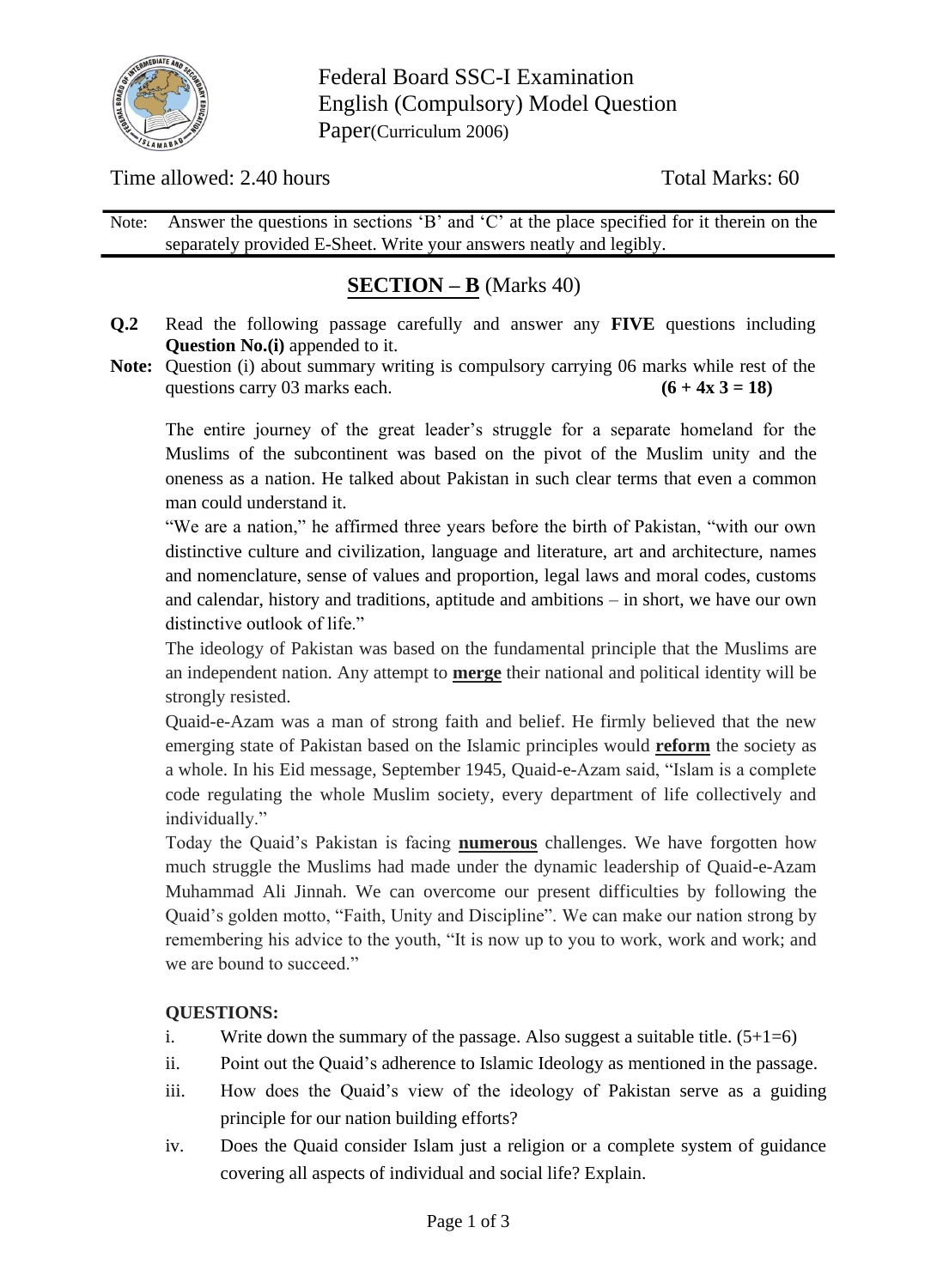- v. What is the Quaid's golden motto? What will happen if we follow this motto?
- vi. What is the importance of work as pointed out in the passage?
- vii. Write down the meanings of underlined words from the context.

| Q.3            | a.            |                                                                   | Paraphrase any ONE of the following stanzas:                                            | (3)        |  |  |  |  |  |  |
|----------------|---------------|-------------------------------------------------------------------|-----------------------------------------------------------------------------------------|------------|--|--|--|--|--|--|
|                |               | I.                                                                | My little horse must think it queer                                                     |            |  |  |  |  |  |  |
|                |               |                                                                   | To stop without a farmhouse near                                                        |            |  |  |  |  |  |  |
|                |               |                                                                   | Between the woods and frozen lake                                                       |            |  |  |  |  |  |  |
|                |               |                                                                   | The darkest evening of the year.<br>OR                                                  |            |  |  |  |  |  |  |
|                |               | П.                                                                | The day is cold, and dark, and dreary;                                                  |            |  |  |  |  |  |  |
|                |               |                                                                   | It rains, and the wind is never weary;                                                  |            |  |  |  |  |  |  |
|                |               |                                                                   | The vine still clings to the mouldering wall,                                           |            |  |  |  |  |  |  |
|                |               |                                                                   | But at every gust the dead leaves fall,                                                 |            |  |  |  |  |  |  |
|                |               |                                                                   | And the day is dark and dreary.                                                         |            |  |  |  |  |  |  |
|                | $\mathbf b$ . |                                                                   | Read the following stanza carefully and answer the questions given at the end: $(6)$    |            |  |  |  |  |  |  |
|                |               | The angel wrote, and <b>vanished</b> . The next night             |                                                                                         |            |  |  |  |  |  |  |
|                |               | It came again with a great <b>wakening</b> light,                 |                                                                                         |            |  |  |  |  |  |  |
|                |               |                                                                   | And showed the names whom love of God had blest,                                        |            |  |  |  |  |  |  |
|                |               | And lo! Ben Adhem's name led all the rest.                        |                                                                                         |            |  |  |  |  |  |  |
|                |               | <b>QUESTIONS:</b>                                                 |                                                                                         |            |  |  |  |  |  |  |
|                |               | i.                                                                | Write down the rhyme scheme of the stanza.                                              | (1)        |  |  |  |  |  |  |
|                |               | ii.                                                               | Who wrote the names of the people who are blessed with $God's love?(1)$                 |            |  |  |  |  |  |  |
|                |               | 111.                                                              | Give meanings of the underlined words.                                                  | (1)        |  |  |  |  |  |  |
|                |               | iv.                                                               | What did the angel show to Ben Adhem?                                                   | (1)        |  |  |  |  |  |  |
|                |               | V.                                                                | Why was Abou Ben Adhem's name on the top of the list?<br><b>OR</b>                      | (2)        |  |  |  |  |  |  |
|                |               | Π.                                                                | For oft, when on my couch I lie                                                         |            |  |  |  |  |  |  |
|                |               |                                                                   | In vacant or in <b>pensive</b> mood,                                                    |            |  |  |  |  |  |  |
|                |               |                                                                   | They flash upon that inward eye                                                         |            |  |  |  |  |  |  |
|                |               |                                                                   | Which is the bliss of <b>solitude</b> ;                                                 |            |  |  |  |  |  |  |
|                |               |                                                                   | And then my heart with pleasure fills,<br>And dances with the daffodils.                |            |  |  |  |  |  |  |
|                |               |                                                                   |                                                                                         |            |  |  |  |  |  |  |
|                |               |                                                                   | <b>QUESTIONS:</b>                                                                       |            |  |  |  |  |  |  |
|                |               | $\mathbf{i}$ .                                                    | Write down the rhyme scheme of the stanza.                                              | (1)        |  |  |  |  |  |  |
|                |               | ii.<br>iii.                                                       | What flashes upon the inward eye of the poet?<br>Give meanings of the underlined words. | (1)<br>(1) |  |  |  |  |  |  |
|                |               | iv.                                                               | Which poetic device has been used in the last line of the stanza?                       | (1)        |  |  |  |  |  |  |
|                |               | V.                                                                | How does the poet enjoy the company of daffodils?                                       | (2)        |  |  |  |  |  |  |
| Q <sub>4</sub> | a.            |                                                                   | Fill in the blanks to complete the process of washing clothes in a machine.             |            |  |  |  |  |  |  |
|                |               | Use the passive voice form of the verbs given in brackets.<br>(5) |                                                                                         |            |  |  |  |  |  |  |
|                |               |                                                                   | Dirty clothes are ____________________________(take) for washing. Clothes are           |            |  |  |  |  |  |  |
|                |               |                                                                   | (separate) on the basis of texture, colour, etc. Each pile                              |            |  |  |  |  |  |  |
|                |               |                                                                   |                                                                                         |            |  |  |  |  |  |  |
|                |               |                                                                   |                                                                                         |            |  |  |  |  |  |  |
|                |               |                                                                   | clothes are ____________________ (remove) from the tub and hung for drying.             |            |  |  |  |  |  |  |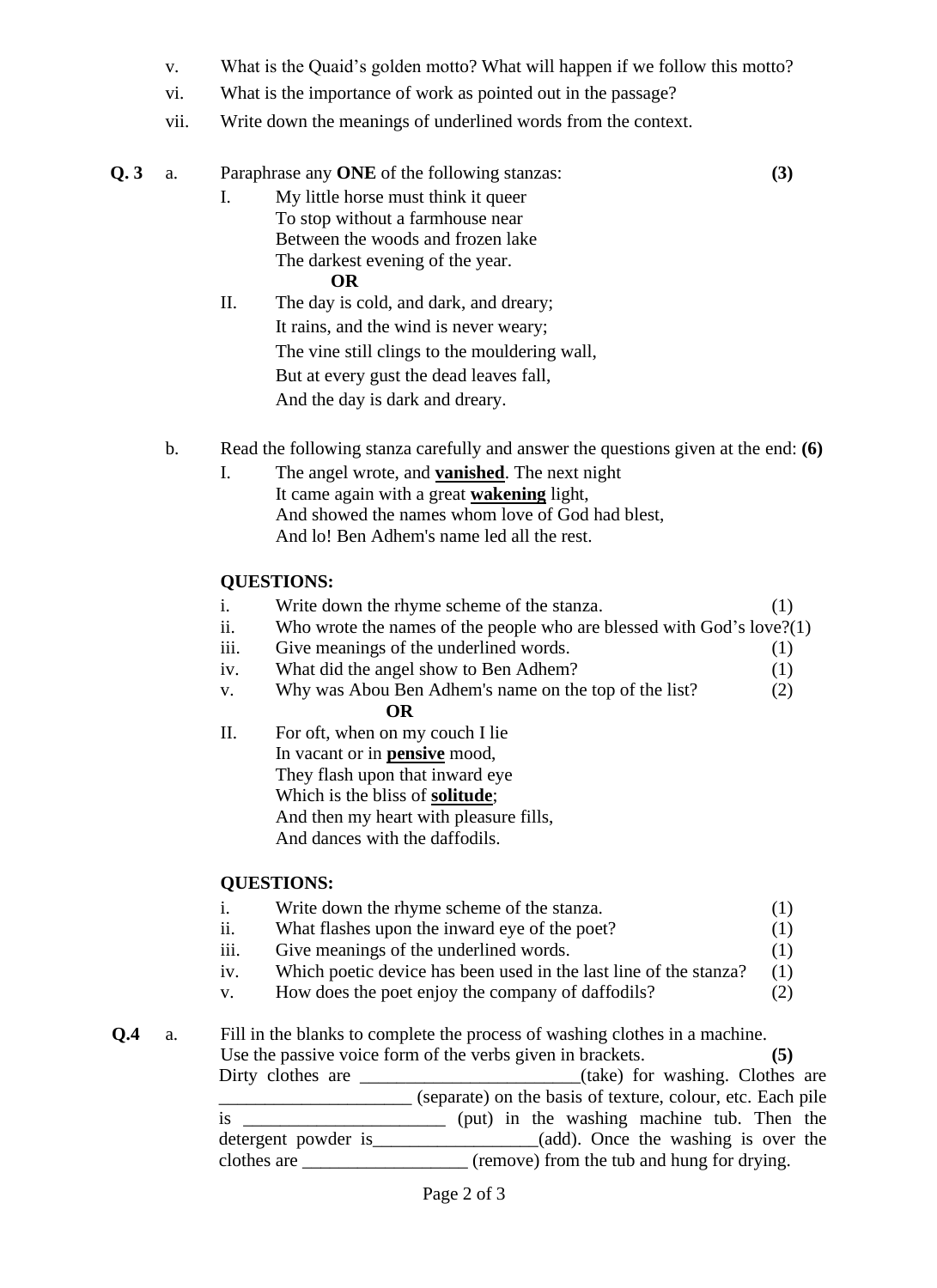## b. Use the Verbs given in the brackets as present and past participles. (any **FIVE**) **(5)**

- i. When I am tired, I enjoy television. (watch)
	- ii. I'm not in a hurry. I don't mind \_\_\_\_\_\_\_\_\_\_\_\_\_\_\_\_\_\_. (wait)
- iii. They don't have much money. They can't afford \_\_\_\_\_\_\_\_\_\_\_\_\_\_\_\_ out. (go)
- iv. I wish that dog would stop \_\_\_\_\_\_\_\_\_\_\_\_\_\_\_. It is driving me mad. (bark)
- v. Hurry up! I don't want to risk the train. (miss)
- vi. Where are the chocolates? Have you them all?(eat)
- vii. How is your new job? Are you it?(enjoy)
- c. Punctuate the following para/line(s): **(3)**

looking straight at her he said I cant help you i don't like this one said ayesha

## **SECTION – C (Marks 20)**

**Q.5** Write an email to your sister congratulating her on her success in the speech competition.

## **OR**

Write an application for two days leave for attending your brother's marriage.**(8)**

- **Q.6** Write a paragraph of about 80 to 100 words on any **ONE** of the following: **(6) Good Manners OR Green Pakistan**
- **Q.7** Translate the following passage into Urdu: **(6)** Urdu is a national language of Pakistan but English is an official language of Pakistan. In the present age, the importance of English language has increased. This language is important in a sense that books on modern branches of knowledge are written in it. In our country, an English Speaker is regarded as scholar. For going abroad, English language learning is necessary. It is an international language.

#### **OR**

Write a dialogue between a brother and a sister on the use of Mobile Phones.

\* \* \* \* \*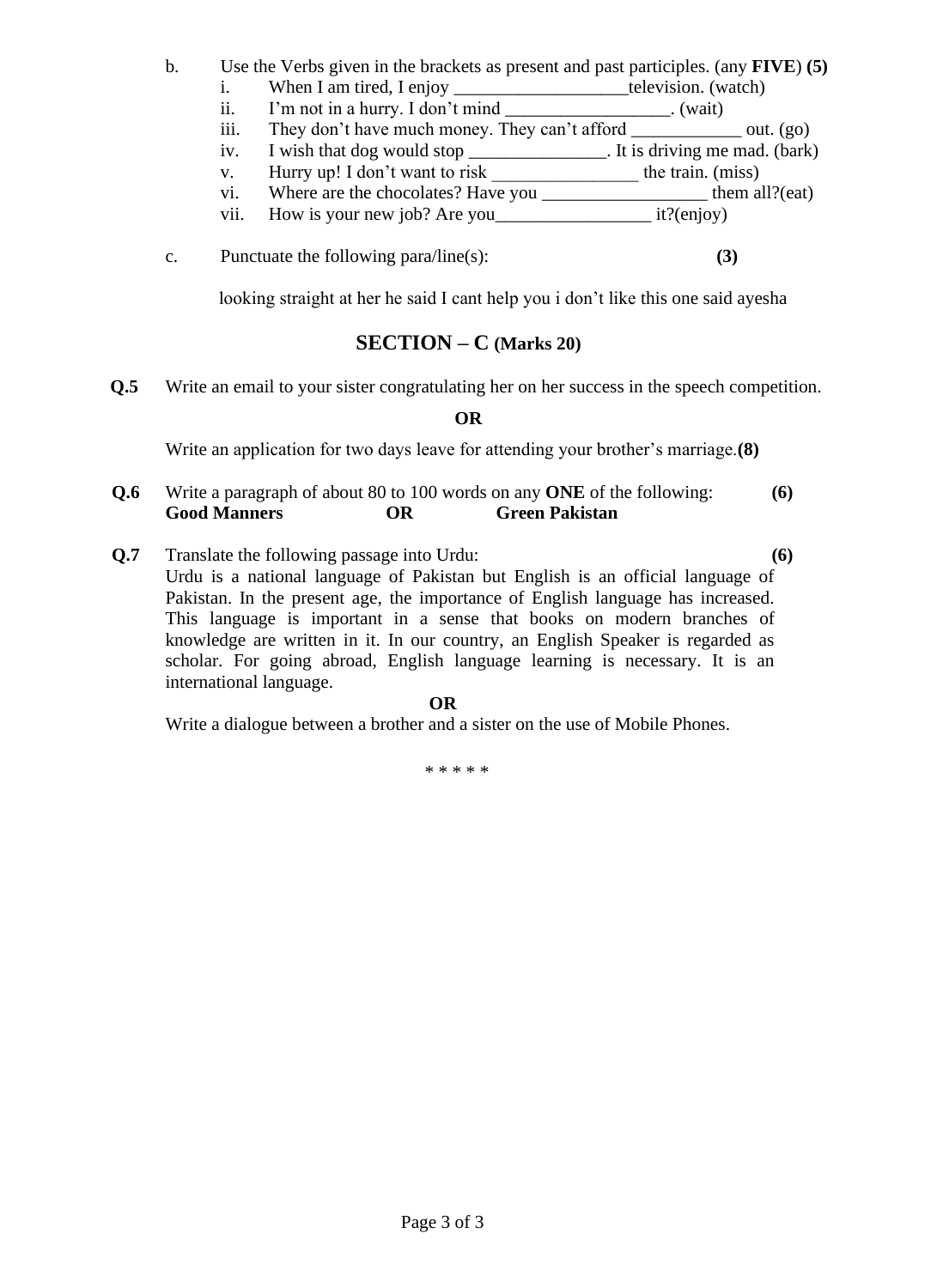## **ENGLISH (COMPULSORY) SSC-I Student Learning Outcomes (Curriculum 2006)**

| ${\bf S}$<br># | Q No.     | Competency No. | <b>Standard No.</b> | <b>Bench Mark No.</b> | <b>Student Learning</b><br><b>Outcomes</b>                                                                                                                                                                                     | $**$<br>Cognitive Level | <b>Allocated Marks in</b><br>Paper |
|----------------|-----------|----------------|---------------------|-----------------------|--------------------------------------------------------------------------------------------------------------------------------------------------------------------------------------------------------------------------------|-------------------------|------------------------------------|
| 1.             | $Q-1(1)$  | $\mathbf{1}$   | $\mathbf{1}$        | $\mathbf I$           | Identify and recognize the functions of<br>Transitional devices used for coherence and<br>cohesion.                                                                                                                            | K                       | $\mathbf{1}$                       |
| 2.             | $Q-1(2)$  | $\mathbf{1}$   | $\overline{2}$      | $\bf I$               | Recognize genres of literature,<br>fiction,<br>nonfiction, poetry, legend, myth.                                                                                                                                               | K                       | $\mathbf{1}$                       |
| 3.             | $Q-1(3)$  | $\mathbf{1}$   | $\overline{2}$      | $\mathbf{1}$          | Read and recognize literary techniques such<br>as repetition, personification and alliteration                                                                                                                                 | K                       | $\mathbf{1}$                       |
| 4.             | $Q-1(4)$  | $\overline{4}$ | $\overline{2}$      | $\mathbf{1}$          | Enhance and use appropriate vocabulary and<br>correct spelling in speech and writing:<br>Deduce the meaning of unfamiliar words<br>from the context using contextual clues.                                                    | K                       | $\mathbf{1}$                       |
| 5.             | $Q-1(5)$  | $\overline{4}$ | $\overline{2}$      | $\bf{I}$              | Enhance and use appropriate vocabulary and<br>correct spelling in speech and writing:<br>▶ Understand connotations and denotations;<br>explore the use of synonyms with varying<br>shades of meaning used for various purposes | U                       | $\mathbf{1}$                       |
| 6.             | $Q-1(6)$  | $\overline{4}$ | $\overline{2}$      | $\bf I$               | Enhance and use appropriate vocabulary and<br>correct spelling in speech and writing:<br>Recognize words that vary in meaning<br>according to their connotations                                                               | $\bf K$                 | $\mathbf{1}$                       |
| 7.             | $Q-1(7)$  | $\overline{4}$ | $\overline{2}$      | $\bf{I}$              | Enhance and use appropriate vocabulary and<br>correct spelling in speech and writing:<br>Analyze and understand common roots<br>and use that knowledge to recognize the<br>meaning of new words                                | U                       | $\mathbf{1}$                       |
| 8.             | $Q-1(8)$  | $\overline{4}$ | 3                   | $\mathbf{1}$          | Illustrate use and functions of all modal<br>verbs.                                                                                                                                                                            | $\bf K$                 | $\mathbf{1}$                       |
| 9.             | $Q-1(9)$  | $\overline{4}$ | 3                   | $\mathbf I$           | Illustrate use of transitive and intransitive<br>verbs.                                                                                                                                                                        | K                       | $\mathbf{1}$                       |
| 10.            | $Q-1(10)$ | $\overline{4}$ | 3                   | $\mathbf{1}$          | Illustrate the use of prepositions of position,<br>time and movement and direction                                                                                                                                             | K                       | $\mathbf{1}$                       |
| 11.            | $Q-1(11)$ | $\overline{4}$ | 3                   | $\mathbf I$           | Illustrate use of pronouns learnt earlier                                                                                                                                                                                      | $\rm K$                 | $\mathbf{1}$                       |
| 12.            | $Q-1(12)$ | $\overline{4}$ | $\mathfrak{Z}$      | $\bf{I}$              | Classify adjectives in to different types.                                                                                                                                                                                     | K                       | $\mathbf{1}$                       |
| 13.            | $Q-1(13)$ | $\overline{4}$ | $\overline{3}$      | $\mathbf I$           | of<br>Demonstrate<br>use<br>collective,<br>more<br>countable and uncountable, material and<br>abstract nouns                                                                                                                   | K                       | $\mathbf{1}$                       |
| 14.            | $Q-1(14)$ | $\overline{4}$ | $\overline{3}$      | $\overline{3}$        | Identify and differentiate between simple,                                                                                                                                                                                     | U                       | $\mathbf{1}$                       |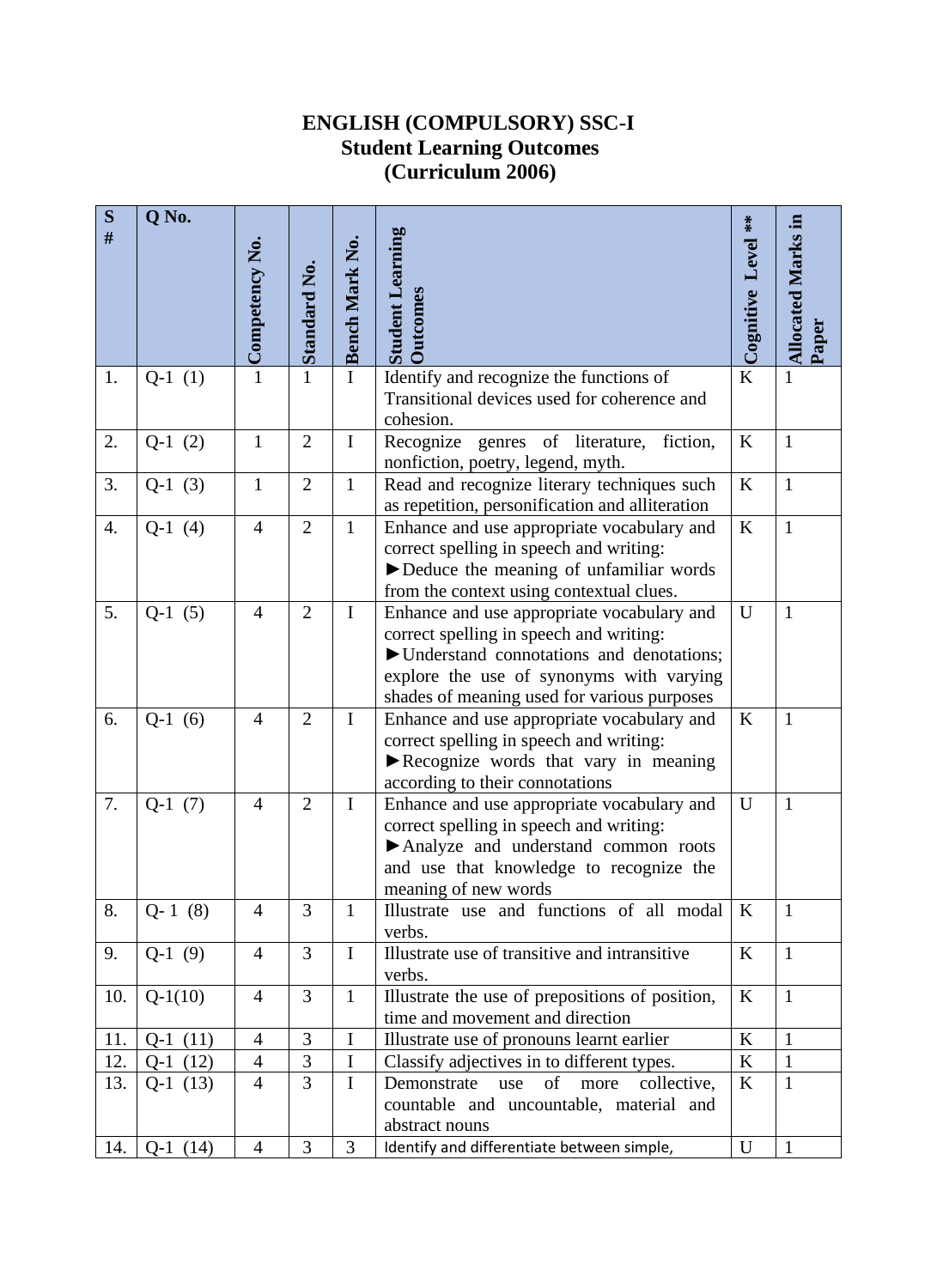|     |                  |                |                |              | compound and complex sentences.                      |              |                |
|-----|------------------|----------------|----------------|--------------|------------------------------------------------------|--------------|----------------|
| 15. | $Q-1(15)$        | $\overline{4}$ | $\mathfrak{Z}$ | $\mathbf I$  | Use adjective phrases                                |              | $\mathbf{1}$   |
| 16. | $Q-2$ (i)        | $\mathbf{1}$   | $\mathbf{1}$   | $\rm II$     | Use summary skills to extract salient points         | $\mathbf{A}$ | 6              |
|     |                  |                |                |              | and develop a mind map to summarize a                |              |                |
|     |                  |                |                |              | text.                                                |              |                |
| 17. | $Q-2$ (ii)       | $\mathbf{1}$   | $\mathbf{1}$   | $\mathbf{I}$ | Apply critical thinking to interact with text        | U            | 3              |
|     |                  |                |                |              | and use intensive reading strategies (while-         |              |                |
|     |                  |                |                |              | reading) to scan to answer short questions.          |              |                |
| 18. | $Q-2$ (iii)      | $\mathbf{1}$   | $\mathbf{1}$   | $\mathbf{I}$ | Apply critical thinking to interact with text        | U            | 3              |
|     |                  |                |                |              | and use intensive reading strategies (while-         |              |                |
|     |                  |                |                |              | reading) to scan to answer short questions.          |              |                |
| 19. | $Q-2$ (iv)       | $\mathbf{1}$   | $\mathbf{1}$   | $\mathbf{I}$ | Apply critical thinking to interact with text        | U            | 3              |
|     |                  |                |                |              | and use intensive reading strategies (while-         |              |                |
|     |                  |                |                |              | reading) to scan to answer short questions.          |              |                |
| 20. | $Q-2 (v)$        | $\mathbf{1}$   | $\mathbf{1}$   | $\mathbf{I}$ | Apply critical thinking to interact with text        | $\bf K$      | 3              |
|     |                  |                |                |              | and use intensive reading strategies while           |              |                |
|     |                  |                |                |              | reading to comprehend/interpret text by              |              |                |
|     |                  |                |                |              | applying critical thinking.                          |              |                |
| 21. | $Q-2$ (vi)       | $\mathbf{1}$   | $\mathbf{1}$   | $\mathbf{I}$ | Apply critical thinking to interact with text        | $\mathbf U$  | 3              |
|     |                  |                |                |              | and use intensive reading strategies (while-         |              |                |
|     |                  |                |                |              | reading) to explore viewpoints/ideas and             |              |                |
|     |                  |                |                |              | issues.                                              |              |                |
| 22. | $Q-2$ (vii)      | $\mathbf{1}$   | $\mathbf{1}$   | $\mathbf{I}$ | Apply critical thinking to interact with text        | U            | 3              |
|     |                  |                |                |              | and use intensive reading strategies (while-         |              |                |
|     |                  |                |                |              | reading) to <i>deduce meaning of difficult words</i> |              |                |
|     |                  |                |                |              | from context.                                        |              |                |
| 23. | $Q-3-(a)-I$      | $\overline{2}$ | $\mathbf{1}$   | $\mathbf{I}$ | skills to paraphrase<br>Use paraphrasing             | U            | 3              |
|     | $&$ II           |                |                |              | stanzas                                              |              |                |
|     |                  |                |                |              | Restate the message in simple prose                  |              |                |
| 24. | $Q-3-(b)-$       | $\mathbf{1}$   | $\overline{2}$ | $\mathbf{1}$ | Read and recognize literary techniques such          | $\bf K$      | $\mathbf{1}$   |
|     | $(I & I) -i$     |                |                |              | as repetition, personification and alliteration.     |              |                |
|     | $Q-3-(b)-$       | $\mathbf{1}$   | $\overline{2}$ | $\mathbf{1}$ | Read text to make prediction about story line        | U            | $\mathbf{1}$   |
|     | $(I & EII)$ -ii  |                |                |              | /content, characters using contextual clues          |              |                |
|     |                  |                |                |              | and prior knowledge.                                 |              |                |
|     | $Q-3-(b)-$       | $\mathbf{1}$   | $\overline{2}$ | $\mathbf{1}$ | Read and analyze how a writer/poet uses              | $\mathbf{K}$ | $\mathbf{1}$   |
|     | $(I & EII)$ -iii |                |                |              | language to affect meaning through different         |              |                |
|     |                  |                |                |              | connotations.                                        |              |                |
|     | $Q-3-(b)-$       | $\mathbf{1}$   | $\overline{2}$ | $\mathbf{1}$ | Read text to make prediction about story line        | U            | $\mathbf{1}$   |
|     | $(I/II)-iv$      |                |                |              | /content, characters using contextual clues          |              |                |
|     |                  |                |                |              | and prior knowledge/read and recognize               |              |                |
|     |                  |                |                |              | literary techniques such<br>repetition,<br>as        |              |                |
|     |                  |                |                |              | personification and alliteration.                    |              |                |
|     | $Q-3-(b)-$       | 1              | $\overline{2}$ | $\mathbf{1}$ | Read a poem and give orally and in writing           | U            | $\overline{2}$ |
|     | $(I & I) - v$    |                |                |              | personal response with justification                 |              |                |
| 25. | $Q-4$ (a)        | $\overline{4}$ | 3              | $\rm III$    | Use active and passive voice appropriately           | U            | 5              |
|     |                  |                |                |              | in speech and writing according to the               |              |                |
|     |                  |                |                |              | required communicative function                      |              |                |
| 26. | $Q-4$ (b)        | 4              | 3              | $\mathbf I$  | Make and use present and past participles.           | K            | 5              |
| 27. | $Q-4$ (c)        | $\overline{4}$ | 3              | $\mathbf{I}$ | Recognize and rectify faulty punctuation in          | U            | 3              |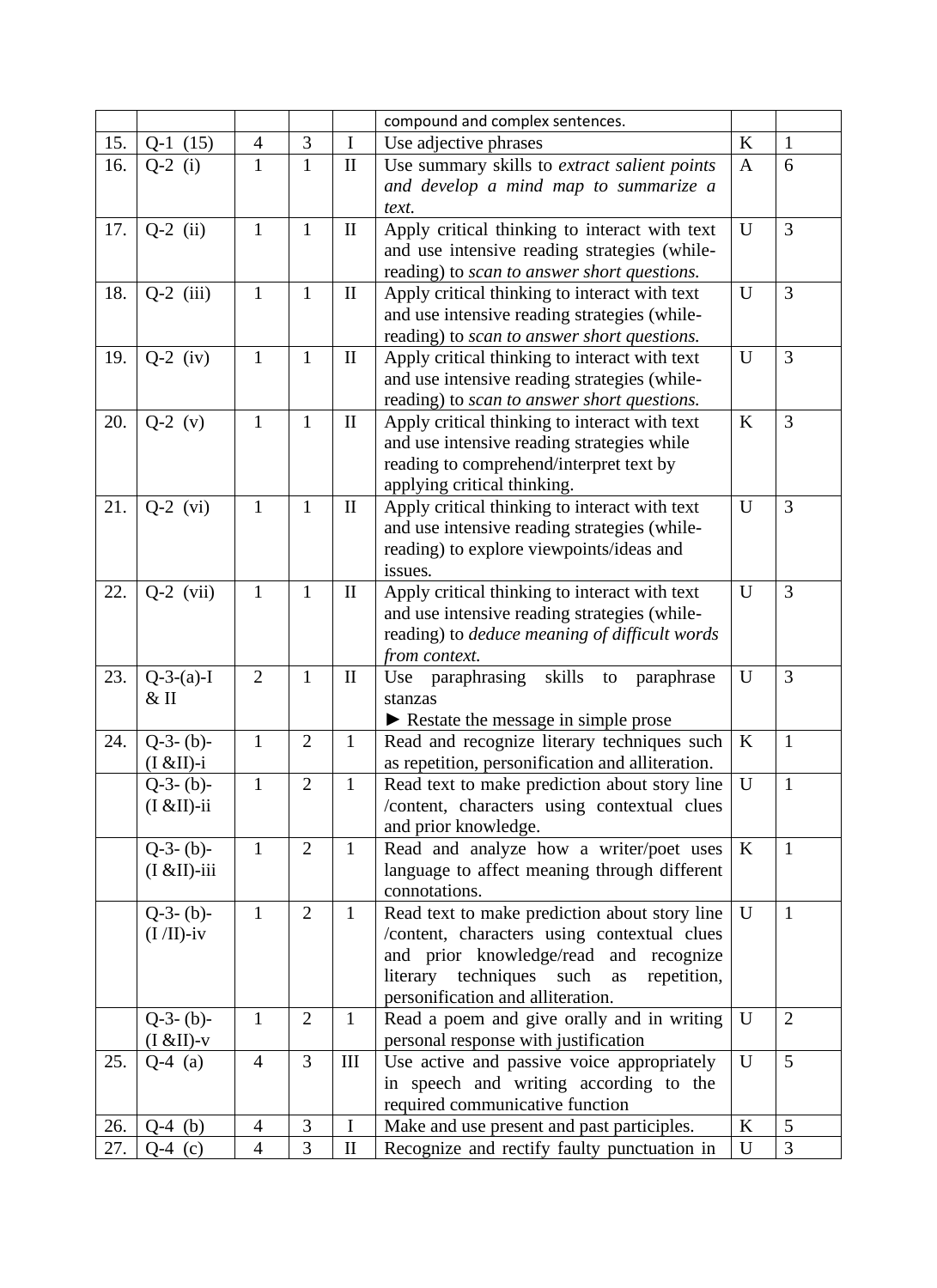|     |       |                                  |                                |                               | given passages                                                                                                                                                                                                                                                                                                                                                                                                                                                                                                                                                                                                                                                                    |                  |         |
|-----|-------|----------------------------------|--------------------------------|-------------------------------|-----------------------------------------------------------------------------------------------------------------------------------------------------------------------------------------------------------------------------------------------------------------------------------------------------------------------------------------------------------------------------------------------------------------------------------------------------------------------------------------------------------------------------------------------------------------------------------------------------------------------------------------------------------------------------------|------------------|---------|
| 28. | $Q-5$ | $\overline{2}$                   | $\mathbf{1}$                   | III                           | Write informal e mails in extended social and                                                                                                                                                                                                                                                                                                                                                                                                                                                                                                                                                                                                                                     | U                | $4 + 4$ |
|     |       |                                  |                                |                               | academic environment/ Write and revise                                                                                                                                                                                                                                                                                                                                                                                                                                                                                                                                                                                                                                            | $\boldsymbol{+}$ |         |
|     |       |                                  |                                |                               | applications to people in extended<br>A                                                                                                                                                                                                                                                                                                                                                                                                                                                                                                                                                                                                                                           |                  |         |
|     |       |                                  |                                |                               | environment using correct format, layout and                                                                                                                                                                                                                                                                                                                                                                                                                                                                                                                                                                                                                                      |                  |         |
|     |       |                                  |                                |                               | tone.                                                                                                                                                                                                                                                                                                                                                                                                                                                                                                                                                                                                                                                                             |                  |         |
| 29. | $Q-6$ | $\overline{2}$                   | $\mathbf{1}$                   | I                             | Write a unified paragraph on a given topic to<br>show<br>• Clear topic sentence using specific words,<br>vivid verbs, modifiers, etc.<br>• Adequate supporting detail (example,<br>illustration, definition, evidence, comparison,<br>contrast, cause and effect, clarification,<br>explanation) to develop the main idea.<br>• Appropriate pronoun-antecedent<br>relationship and transitional devices within a<br>paragraph.<br>• Chronological / sequential / spatial order of<br>arranging detail.<br>• Order of importance (most important to<br>least important and vice versa, general to<br>specific and vice versa).                                                     | A                | 6       |
| 30. | $Q-7$ | $\overline{4}$<br>$\overline{2}$ | $\overline{2}$<br>$\mathbf{1}$ | $\mathbf I$<br>$\overline{4}$ | Translate passages from English to Urdu.<br>Use the knowledge of literal and figurative<br>meaning, grammatical gender and syntax to<br>translate passages from English to Urdu.<br><b>OR</b><br>Plan, draft and revise writing to ensure that it<br>• is focused, purposeful and reflects insight<br>into the writing situation.<br>• has an organizational pattern that reflects a<br>clear overall progression of ideas through<br>proper use of signal and reference words.<br>· uses writing strategies as are appropriate to<br>the purpose of writing.<br>• has varied sentence structure and length.<br>• has a good command of language with<br>precision of expression. | U                | 6       |

\*\* K= Knowledge, U= Understanding & A= Application